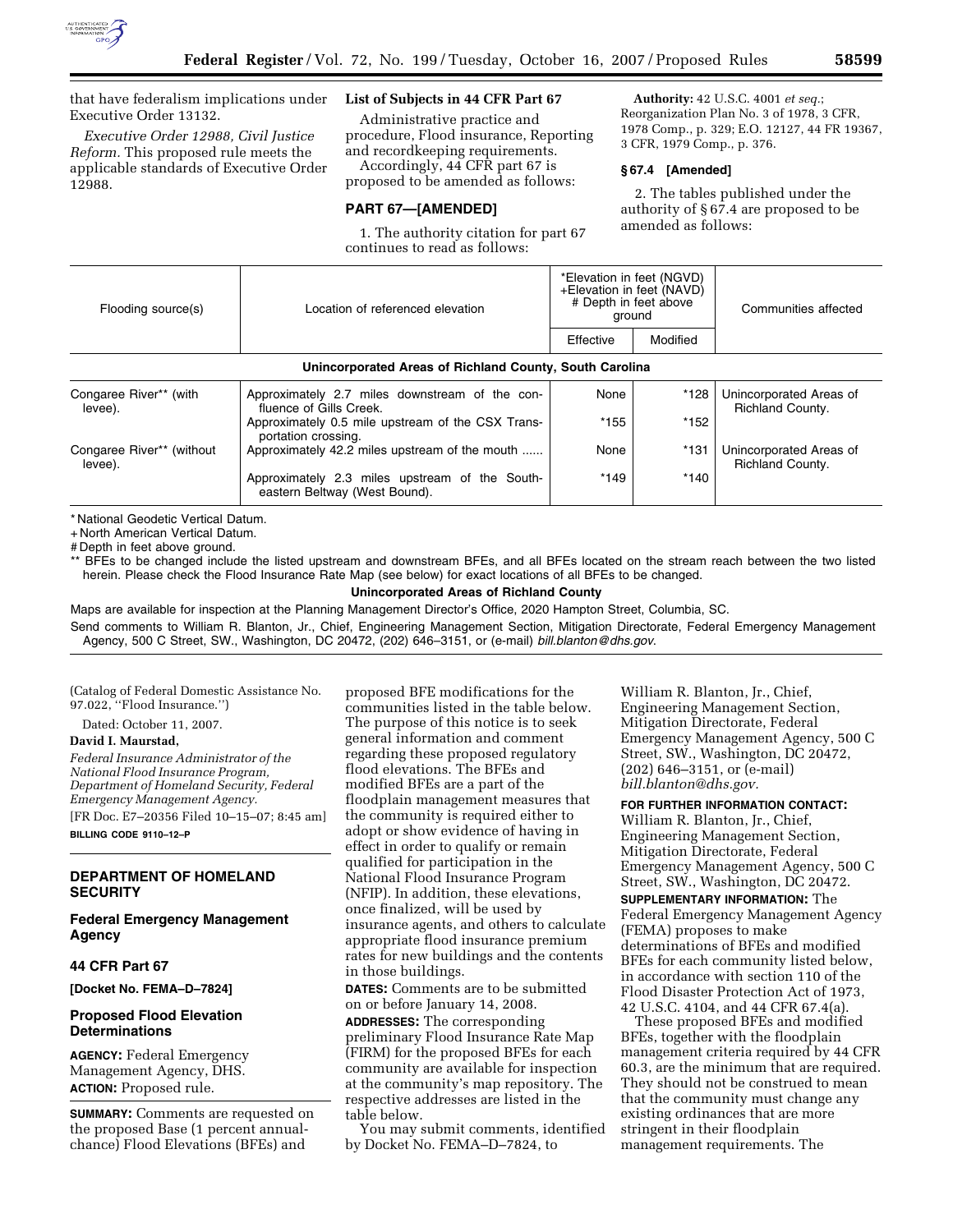community may at any time enact stricter requirements of its own, or pursuant to policies established by other Federal, State, or regional entities. These proposed elevations are used to meet the floodplain management requirements of the NFIP and are also used to calculate the appropriate flood insurance premium rates for new buildings built after these elevations are made final, and for the contents in these buildings.

Comments on any aspect of the Flood Insurance Study and FIRM, other than the proposed BFEs, will be considered. A letter acknowledging receipt of any comments will not be sent.

*Administrative Procedure Act Statement.* This matter is not a rulemaking governed by the Administrative Procedure Act (APA), 5 U.S.C. 553. FEMA publishes flood elevation determinations for notice and comment; however, they are governed by the Flood Disaster Protection Act of

1973, 42 U.S.C. 4105, and the National Flood Insurance Act of 1968, 42 U.S.C. 4001 *et seq.*, and do not fall under the APA.

*National Environmental Policy Act.*  This proposed rule is categorically excluded from the requirements of 44 CFR part 10, Environmental Consideration. An environmental impact assessment has not been prepared.

*Regulatory Flexibility Act*. As flood elevation determinations are not within the scope of the Regulatory Flexibility Act,  $5 \overline{U}$ .S.C.  $601 - 612$ , a regulatory flexibility analysis is not required.

*Executive Order 12866, Regulatory Planning and Review*. This proposed rule is not a significant regulatory action under the criteria of section 3(f) of Executive Order 12866, as amended.

*Executive Order 13132, Federalism.*  This proposed rule involves no policies that have federalism implications under Executive Order 13132.

*Executive Order 12988, Civil Justice Reform.* This proposed rule meets the applicable standards of Executive Order 12988.

## **List of Subjects in 44 CFR Part 67**

Administrative practice and procedure, Flood insurance, Reporting and recordkeeping requirements.

Accordingly, 44 CFR part 67 is proposed to be amended as follows:

#### **PART 67—[AMENDED]**

1. The authority citation for part 67 continues to read as follows:

**Authority:** 42 U.S.C. 4001 *et seq.*; Reorganization Plan No. 3 of 1978, 3 CFR, 1978 Comp., p. 329; E.O. 12127, 44 FR 19367, 3 CFR, 1979 Comp., p. 376.

### **§ 67.4 [Amended]**

2. The tables published under the authority of § 67.4 are proposed to be amended as follows:

| Flooding source(s) | Location of referenced elevation                                                      | *Elevation in feet<br>(NGVD)<br>+Elevation in feet<br>(NAVD)<br>#Depth in feet above<br>ground |          | Communities affected                                               |  |
|--------------------|---------------------------------------------------------------------------------------|------------------------------------------------------------------------------------------------|----------|--------------------------------------------------------------------|--|
|                    |                                                                                       | Effective                                                                                      | Modified |                                                                    |  |
|                    | Johnson County, Kansas, and Incorporated Areas                                        |                                                                                                |          |                                                                    |  |
| Bain Creek         |                                                                                       | None                                                                                           | $+946$   | Unincorporated Areas of<br>Johnson County.                         |  |
|                    | Approximately 800 feet upstream of West 183rd<br>Street.                              | None                                                                                           | $+1025$  |                                                                    |  |
| Tributary B        |                                                                                       | None                                                                                           | $+998$   | Unincorporated Areas of<br>Johnson County, City of<br>Spring Hill. |  |
|                    |                                                                                       | None                                                                                           | $+1023$  |                                                                    |  |
| Big Bull Creek     |                                                                                       | None                                                                                           | $+936$   | Unincorporated Areas of<br>Johnson County.                         |  |
|                    | Approximately 5,060 feet upstream of the confluence<br>of Big Bull Creek Tributary J. | None                                                                                           | $+1011$  |                                                                    |  |
| Tributary A        |                                                                                       | None                                                                                           | $+947$   | Unincorporated Areas of<br>Johnson County.                         |  |
|                    | Approximately 8,260 feet upstream of the County<br>Boundary.                          | None                                                                                           | $+1001$  |                                                                    |  |
| Tributary C        | At the confluence with with Big Bull Creek                                            | None                                                                                           | $+938$   | Unincorporated Areas of<br>Johnson County.                         |  |
|                    | Approximately 3,130 feet upstream of the confluence<br>with Big Bull Creek.           | None                                                                                           | $+946$   |                                                                    |  |
| Tributary D        |                                                                                       | None                                                                                           | $+941$   | Unincorporated Areas of<br>Johnson County, City of<br>Gardner.     |  |
|                    | Approximately 950 feet upstream of Interstate High-<br>way 35 Ramp.                   | None                                                                                           | $+1027$  |                                                                    |  |
| Tributary E        | At the confluence with Big Bull Creek                                                 | None                                                                                           | $+949$   | Unincorporated Areas of<br>Johnson County, City of<br>Gardner.     |  |
|                    | Approximately 6,050 feet upstream of Waverly Road                                     | None                                                                                           | $+1037$  |                                                                    |  |
| Tributary F        |                                                                                       | None                                                                                           | $+961$   | Unincorporated Areas of<br>Johnson County.                         |  |
|                    | Approximately 660 feet upstream of West 183rd<br>Street.                              | None                                                                                           | $+1019$  |                                                                    |  |
| Tributary H        | At the confluence with Big Bull Creek                                                 | None                                                                                           | $+981$   | Unincorporated Areas of<br>Johnson County.                         |  |
|                    | Approximately 1,350 feet upstream of the confluence<br>with Big Bull Creek.           | None                                                                                           | $+986$   |                                                                    |  |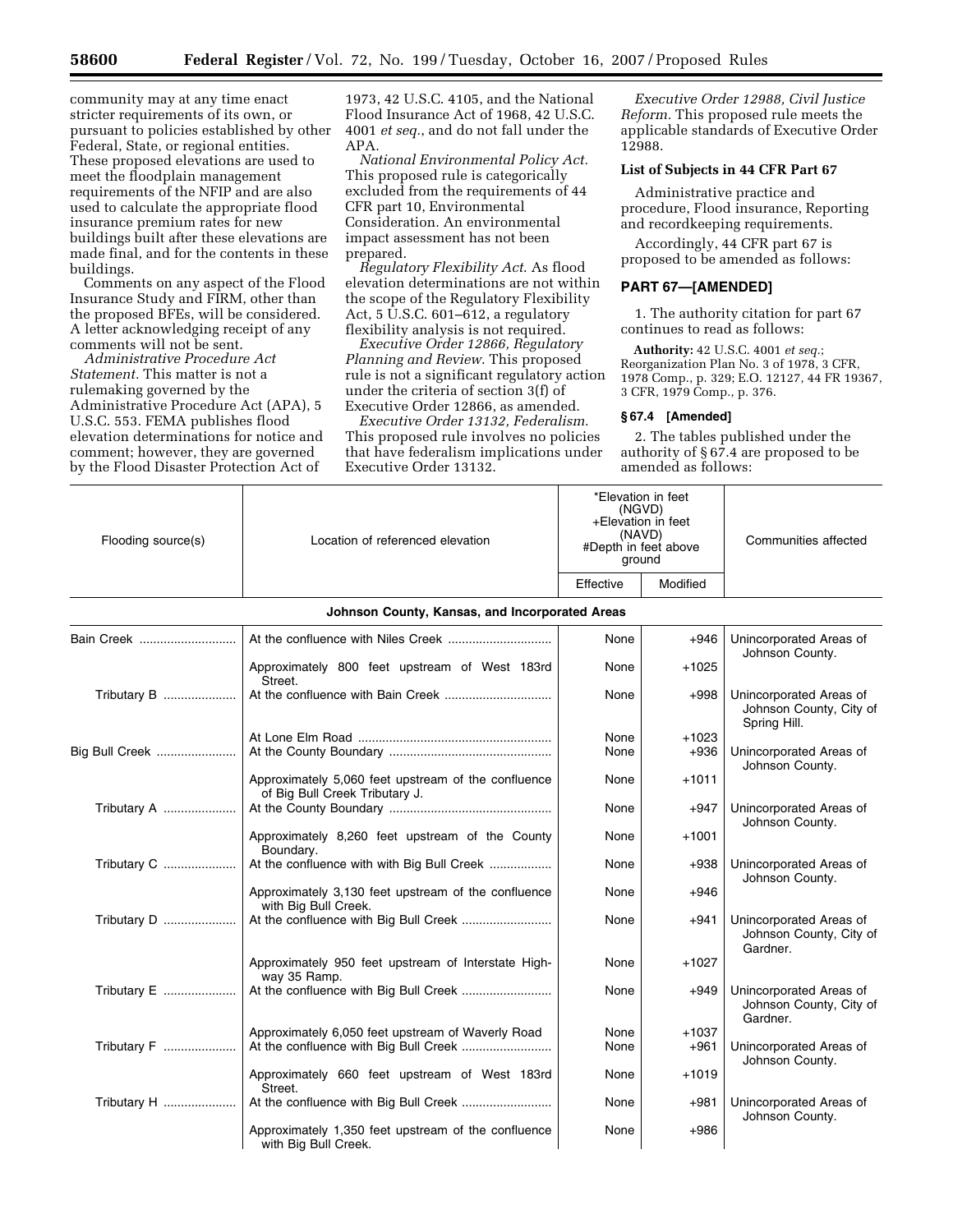| Flooding source(s) | Location of referenced elevation                                                                                  | *Elevation in feet<br>(NGVD)<br>+Elevation in feet<br>(NAVD)<br>#Depth in feet above<br>ground |                  | Communities affected                                                                                                       |  |
|--------------------|-------------------------------------------------------------------------------------------------------------------|------------------------------------------------------------------------------------------------|------------------|----------------------------------------------------------------------------------------------------------------------------|--|
|                    |                                                                                                                   | Effective                                                                                      | Modified         |                                                                                                                            |  |
|                    |                                                                                                                   | None                                                                                           | $+988$           | Unincorporated Areas of<br>Johnson County.                                                                                 |  |
|                    | Approximately 2,180 feet upstream of West 183rd<br>Street.                                                        | None                                                                                           | $+999$           |                                                                                                                            |  |
| Blue River         | Approximately 5,025 feet downstream of County<br>Boundary.                                                        | $+867$                                                                                         | $+865$           | Unincorporated Areas of<br>Johnson County, City of<br>Leawood, City of Over-<br>land Park.                                 |  |
|                    |                                                                                                                   | $+909$                                                                                         | $+913$           |                                                                                                                            |  |
| Tributary A        |                                                                                                                   | None                                                                                           | $+905$           | City of Leawood.                                                                                                           |  |
|                    |                                                                                                                   | None                                                                                           | $+924$           |                                                                                                                            |  |
| Tributary B        |                                                                                                                   | $+868$                                                                                         | +865             | City of Leawood, City of<br>Overland Park.                                                                                 |  |
|                    |                                                                                                                   | None                                                                                           | $+883$           |                                                                                                                            |  |
| Tributary C        |                                                                                                                   | $+897$                                                                                         | +898             | Unincorporated Areas of<br>Johnson County.                                                                                 |  |
|                    | Approximately 325 feet upstream of West 167th<br>Street.                                                          | $+897$                                                                                         | $+902$           |                                                                                                                            |  |
| Tributary D        |                                                                                                                   | $+898$                                                                                         | $+900$           | Unincorporated Areas of<br>Johnson County.                                                                                 |  |
|                    | Approximately 565 feet upstream of the confluence<br>with Blue River.                                             | $+898$                                                                                         | $+900$           |                                                                                                                            |  |
| Tributary E        |                                                                                                                   | $+899$                                                                                         | $+900$           | Unincorporated Areas of<br>Johnson County.                                                                                 |  |
|                    | Approximately 1,055 feet upstream of the confluence<br>with Blue River.                                           | None                                                                                           | $+904$           |                                                                                                                            |  |
| Tributary F        |                                                                                                                   | $+902$<br>None                                                                                 | $+907$<br>$+959$ | City of Overland Park.                                                                                                     |  |
| Brush Creek        |                                                                                                                   | $+853$                                                                                         | $+856$           | City of Fairway, City of<br>Mission Hills, City of<br>Mission Woods, City of<br>Overland Park, City of<br>Prairie Village. |  |
| Camp Branch        | Approximately 3,600 feet upstream of Nall Avenue<br>Approximately 420 feet upstream of Union Pacific<br>Railroad. | +981<br>$+894$                                                                                 | $+982$<br>$+895$ | Unincorporated Areas of<br>Johnson County, City of<br>Overland Park.                                                       |  |
|                    | Approximately 6,230 feet upstream of West 199th<br>Street.                                                        | None                                                                                           | +1057            |                                                                                                                            |  |
| Tributary A        | Approximately 1,275 feet upstream of the confluence<br>with Camp Branch.                                          | None                                                                                           | +898             | Unincorporated Areas of<br>Johnson County.                                                                                 |  |
|                    | Approximately 900 feet upstream of the confluence of<br>Camp Branch Tributary AB.                                 | None                                                                                           | +1021            |                                                                                                                            |  |
| Tributary AA       | At the confluence with Camp Branch Tributary A                                                                    | None                                                                                           | $+962$           | Unincorporated Areas of<br>Johnson County.                                                                                 |  |
|                    | Approximately 6,900 feet upstream of the confluence<br>with Camp Branch Tributary A.                              | None                                                                                           | $+1038$          |                                                                                                                            |  |
| Tributary C        | At the confluence with Camp Branch                                                                                | $+942$                                                                                         | +941             | Unincorporated Areas of<br>Johnson County.                                                                                 |  |
|                    | Approximately 490 feet upstream of the confluence<br>with Camp Branch.                                            | $+942$                                                                                         | $+945$           |                                                                                                                            |  |
| Tributary D        | At the confluence with Camp Branch                                                                                | $+1006$                                                                                        | $+999$           | Unincorporated Areas of<br>Johnson County.                                                                                 |  |
|                    | Approximately 1,750 feet upstream of the confluence<br>with Camp Branch.                                          | None                                                                                           | $+1008$          |                                                                                                                            |  |
| Tributary E        |                                                                                                                   | $+1007$                                                                                        | $+1000$          | Unincorporated Areas of<br>Johnson County.                                                                                 |  |
|                    | Approximately 815 feet upstream of the confluence of<br>Camp Branch Tributary EA.                                 | None                                                                                           | +1017            |                                                                                                                            |  |
| Tributary EA       | At the confluence with Camp Branch Tributary E                                                                    | $+1008$                                                                                        | +1005            | Unincorporated Areas of<br>Johnson County.                                                                                 |  |
|                    | Approximately 380 feet upstream of the confluence<br>with Camp Branch Tributary E.                                | $+1008$                                                                                        | +1007            |                                                                                                                            |  |
| Camp Creek         | At the confluence with Cedar Creek                                                                                | +789                                                                                           | +798             | Unincorporated Areas of<br>Johnson County, City of<br>Desoto.                                                              |  |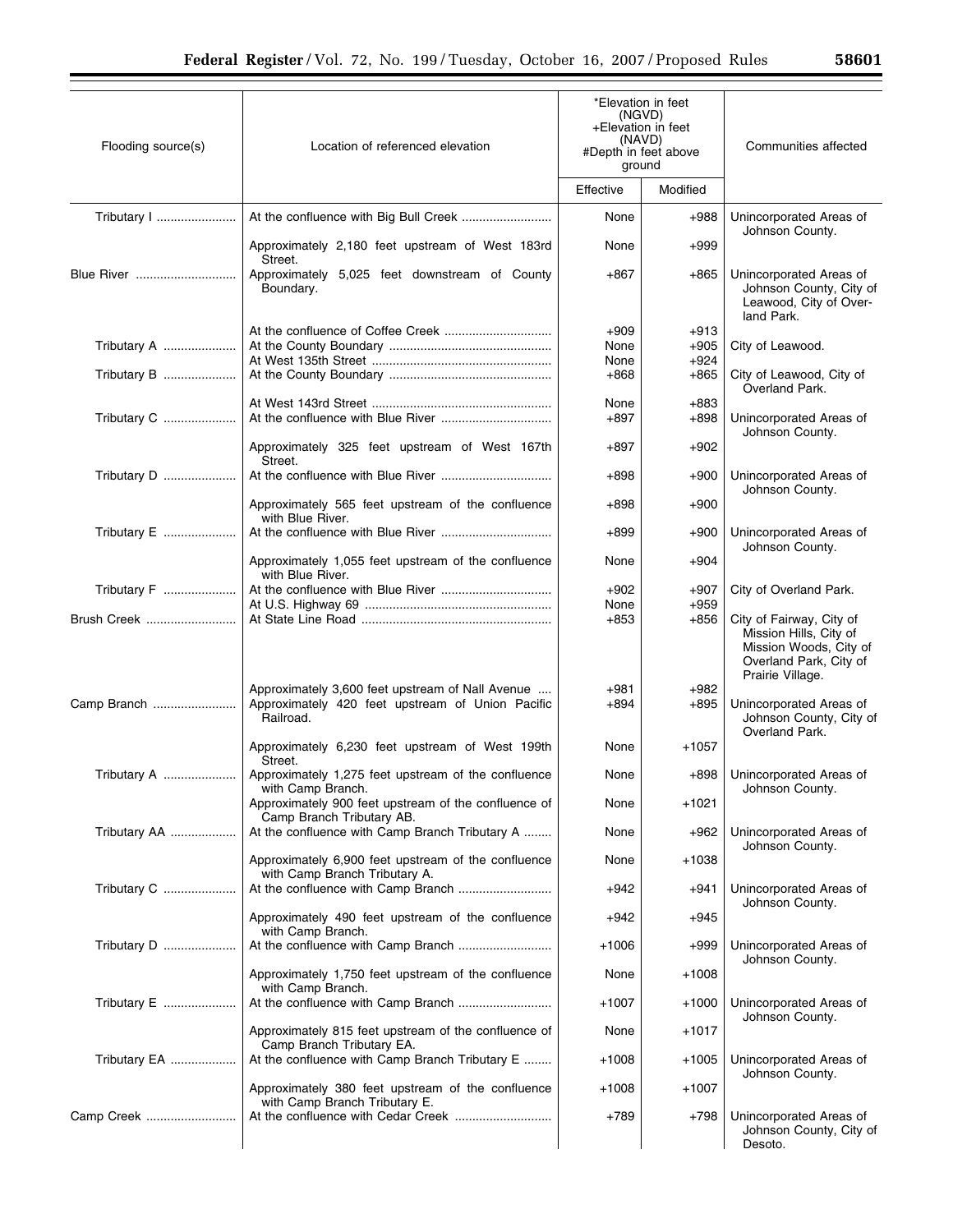$\equiv$ 

| Flooding source(s) | Location of referenced elevation                                                                                           | *Elevation in feet<br>(NGVD)<br>+Elevation in feet<br>(NAVD)<br>#Depth in feet above<br>ground |                  | Communities affected                                                                             |
|--------------------|----------------------------------------------------------------------------------------------------------------------------|------------------------------------------------------------------------------------------------|------------------|--------------------------------------------------------------------------------------------------|
|                    |                                                                                                                            | Effective                                                                                      | Modified         |                                                                                                  |
|                    | Approximately 1,070 feet upstream of the confluence<br>of Camp Creek Tributary F.                                          | None                                                                                           | +966             |                                                                                                  |
| Tributary A        |                                                                                                                            | +836                                                                                           | +837             | Unincorporated Areas of<br>Johnson County.                                                       |
| Tributary B        | Approximately 2,220 feet upstream of Waverly Road<br>Approximately 370 feet upstream of the confluence<br>with Camp Creek. | None<br>None                                                                                   | +882<br>+923     | Unincorporated Areas of<br>Johnson County.                                                       |
| Tributary D        |                                                                                                                            | $+920$<br>$+937$                                                                               | $+923$<br>$+938$ | Unincorporated Areas of                                                                          |
|                    | Approximately 1,135 feet upstream of the confluence<br>with Camp Creek.                                                    | None                                                                                           | $+940$           | Johnson County.                                                                                  |
| Tributary E        |                                                                                                                            | $+939$                                                                                         | +942             | Unincorporated Areas of<br>Johnson County.                                                       |
|                    | Approximately 580 feet upstream of the confluence<br>with Camp Creek.                                                      | None                                                                                           | +944             |                                                                                                  |
| Captain Creek      |                                                                                                                            | None                                                                                           | +820             | Unincorporated Areas of<br>Johnson County, City of<br>Desoto.                                    |
| East               | Approximately 30 feet upstream of Burlington North-<br>ern & Santa Fe Railway.                                             | None<br>$+797$                                                                                 | +922<br>+798     | Unincorporated Areas of<br>Johnson County.                                                       |
|                    | Approximately 2,670 feet upstream of West 95th<br>Street.                                                                  | None                                                                                           | $+845$           |                                                                                                  |
| Tributary E        |                                                                                                                            | None                                                                                           | +902             | Unincorporated Areas of<br>Johnson County.                                                       |
|                    | Approximately 3,780 feet upstream of Evening Star<br>Road.                                                                 | None                                                                                           | $+922$           |                                                                                                  |
| Tributary K        |                                                                                                                            | None                                                                                           | +952             | Unincorporated Areas of<br>Johnson County.                                                       |
|                    | Approximately 1,000 feet upstream of County Line<br>Road.                                                                  | None                                                                                           | $+953$           |                                                                                                  |
| Cedar Creek        | Approximately 800 feet upstream of the confluence of<br>Cedar Creek Tributary B.                                           | +785                                                                                           | +786             | Unincorporated Areas of<br>Johnson County, City of<br>Desoto, City of Lenexa,<br>City of Olathe. |
| Tributary B        | At Interstate Highway 35/U.S. Highway 50<br>Approximately 200 feet upstream of Cedar Creek<br>Road.                        | None<br>$+785$                                                                                 | $+1024$<br>+786  | City of Desoto.                                                                                  |
|                    | Approximately 210 feet upstream of Cedar Creek<br>Road.                                                                    | +785                                                                                           | +786             |                                                                                                  |
| Tributary C        | At the confluence with Cedar Creek<br>Approximately 260 feet upstream of Cedar Creek<br>Road.                              | $+785$<br>None                                                                                 | +794             | +787   City of Desoto.                                                                           |
| Tributary D        | Approximately 2,235 feet upstream of the confluence<br>with Cedar Creek.                                                   | None                                                                                           | +789             | City of Desoto.                                                                                  |
| Tributary E        | Approximately 350 feet upstream of Cedar Creek<br>Road.                                                                    | $+785$<br>None                                                                                 | +789<br>+798     | City of Desoto.                                                                                  |
| Tributary G        | At the confluence with Cedar Creek                                                                                         | +791<br>$+797$                                                                                 | +798<br>+805     | Unincorporated Areas of<br>Johnson County, City of<br>Lenexa, City of Olathe.                    |
|                    | Approximately 440 feet upstream of the confluence of<br>Cedar Creek Tributary GA.                                          | None                                                                                           | +847             |                                                                                                  |
| Tributary H        | Just upstream of South Bluestem Parkway                                                                                    | $+808$<br>None                                                                                 | +810<br>+921     | City of Olathe.                                                                                  |
| Tributary HA       | Approximately 80 feet upstream of the confluence<br>with Cedar Creek Tributary H.                                          | +884                                                                                           | +883             | Unincorporated Areas of<br>Johnson County, City of<br>Olathe.                                    |
| Tributary HB       | At the confluence with Cedar Creek Tributary H                                                                             | None<br>None                                                                                   | +942<br>+889     | City of Olathe.                                                                                  |
|                    | Approximately 1,650 feet upstream of the confluence<br>with Cedar Creek Tributary H.                                       | None                                                                                           | +920             |                                                                                                  |
| Tributary L        |                                                                                                                            | +868                                                                                           | +872             | Unincorporated Areas of<br>Johnson County, City of<br>Olathe.                                    |
|                    |                                                                                                                            | None                                                                                           | $+1016$          |                                                                                                  |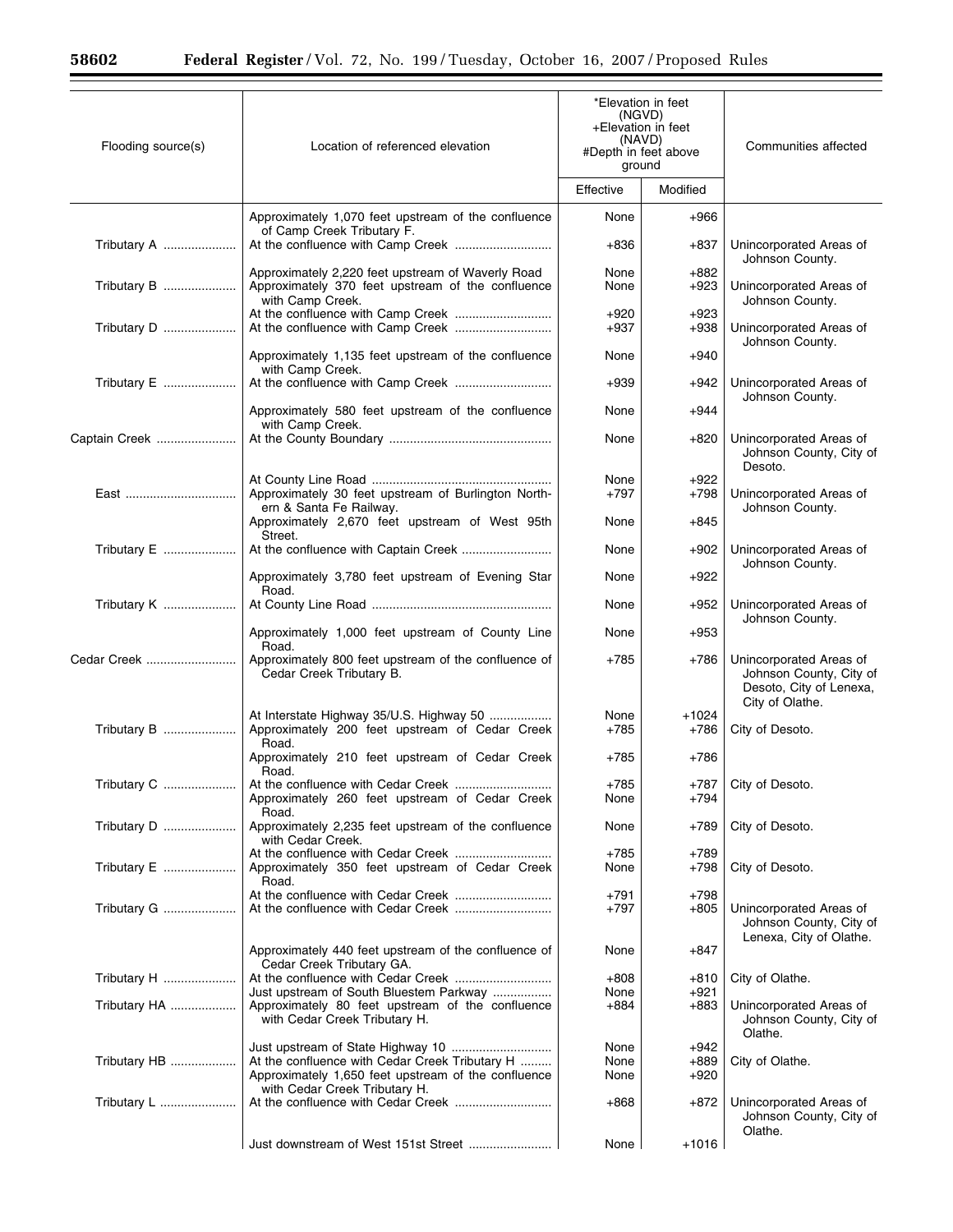| Flooding source(s) | Location of referenced elevation                                                       | *Elevation in feet<br>(NGVD)<br>+Elevation in feet<br>(NAVD)<br>#Depth in feet above<br>ground |                          | Communities affected                                                                    |  |
|--------------------|----------------------------------------------------------------------------------------|------------------------------------------------------------------------------------------------|--------------------------|-----------------------------------------------------------------------------------------|--|
|                    |                                                                                        | Effective                                                                                      | Modified                 |                                                                                         |  |
| Tributary N        |                                                                                        | +941<br>None                                                                                   | $+943$<br>$+953$         | City of Olathe.                                                                         |  |
| Tributary O        |                                                                                        | $+942$                                                                                         | +943                     | City of Olathe.                                                                         |  |
| Tributary P        | Approximately 1,070 feet upstream of Burlington<br>Northern & Santa Fe Railway.        | None<br>None<br>None                                                                           | +1021<br>+974<br>$+1007$ | City of Olathe.                                                                         |  |
| Tributary Q        |                                                                                        | None                                                                                           | $+979$                   | Unincorporated Areas of<br>Johnson County, City of<br>Olathe.                           |  |
|                    | Approximately 270 feet upstream of the confluence of<br>Cedar Creek Tributary QC.      | None                                                                                           | $+1061$                  |                                                                                         |  |
| Tributary QA       | At the confluence with Cedar Creek Tributary Q                                         | None                                                                                           | $+1008$                  | Unincorporated Areas of<br>Johnson County, City of<br>Olathe.                           |  |
|                    | Just downstream of Burlington Northern & Santa Fe<br>Railway.                          | None                                                                                           | $+1037$                  |                                                                                         |  |
| Tributary S        |                                                                                        | None                                                                                           | $+1003$                  | Unincorporated Areas of<br>Johnson County.                                              |  |
| Tributary T        |                                                                                        | None<br>None                                                                                   | $+1018$<br>$+1008$       | Unincorporated Areas of                                                                 |  |
|                    |                                                                                        |                                                                                                |                          | Johnson County, City of<br>Olathe.                                                      |  |
| Clear Creek        | Approximately 450 feet upstream of Clare Road                                          | None<br>$+783$                                                                                 | $+1031$<br>+784          | City of Lenexa, City of<br>Shawnee.                                                     |  |
| Tributary F        | Approximately 2,040 feet upstream of Clare Road                                        | None<br>None<br>None                                                                           | +948<br>$+830$<br>$+901$ | City of Shawnee.                                                                        |  |
|                    |                                                                                        | None                                                                                           | +909                     | City of Shawnee, City of<br>Lenexa.                                                     |  |
| Coffee Creek       | Approximately 410 feet upstream of Mize Boulevard.                                     | None<br>$+909$                                                                                 | $+919$<br>+913           | Unincorporated Areas of<br>Johnson County, City of<br>Olathe, City of Overland<br>Park. |  |
|                    | Approximately 3,800 feet upstream of South Mur-Len<br>Road.                            | None                                                                                           | $+1049$                  |                                                                                         |  |
| Tributary A        |                                                                                        | $+917$                                                                                         | $+923$                   | Unincorporated Areas of<br>Johnson County.                                              |  |
|                    | Approximately 1,250 feet upstream of the confluence<br>with Coffee Creek.              | None                                                                                           | $+930$                   |                                                                                         |  |
| Tributary B        |                                                                                        | $+925$                                                                                         | +926                     | Unincorporated Areas of<br>Johnson County.                                              |  |
|                    | Approximately 430 feet upstream of the confluence<br>with Coffee Creek.                | None                                                                                           | +929                     |                                                                                         |  |
| Tributary C        | Approximately 3,220 feet upstream of the confluence<br>with Coffee Creek.              | $+942$<br>None                                                                                 | +943<br>+968             | City of Overland Park.                                                                  |  |
| Tributary D        |                                                                                        | $+956$                                                                                         | +959                     | Unincorporated Areas of<br>Johnson County.                                              |  |
|                    | Approximately 900 feet upstream of the confluence<br>with Coffee Creek.                | None                                                                                           | +960                     |                                                                                         |  |
| Tributary E        | Approximately 370 feet upstream of Quivira Road                                        | None<br>None                                                                                   | +966<br>$+975$           | City of Overland Park.                                                                  |  |
| Tributary F        | Approximately 1,340 feet upstream of the confluence<br>with Coffee Creek.              | None<br>None                                                                                   | $+970$<br>$+979$         | City of Overland Park.                                                                  |  |
| Tributary H        | Approximately 2,940 feet upstream of the confluence<br>with Coffee Creek.              | None<br>None                                                                                   | +982<br>+997             | City of Overland Park.                                                                  |  |
| Tributary I        | At the confluence with Coffee Creek                                                    | None                                                                                           | $+988$                   | Unincorporated Areas of<br>Johnson County.                                              |  |
|                    | Approximately 2,330 feet upstream of the confluence<br>with Coffee Creek Tributary IA. | None                                                                                           | +1019                    |                                                                                         |  |
| Tributary IA       | At the confluence with Coffee Creek Tributary I                                        | None                                                                                           | $+1008$                  | Unincorporated Areas of<br>Johnson County.                                              |  |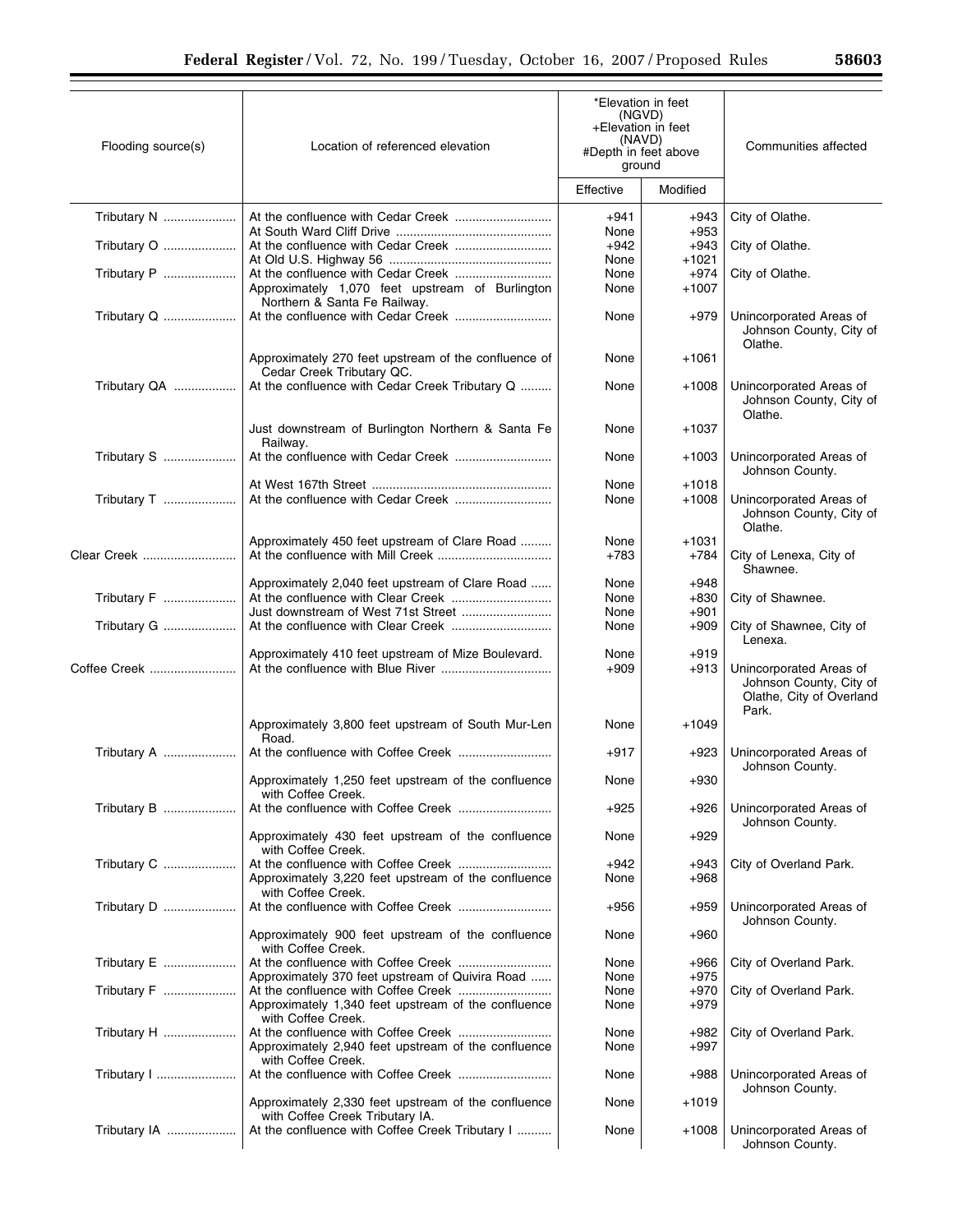$\equiv$ 

| Flooding source(s)           | Location of referenced elevation                                                                                              | *Elevation in feet<br>(NGVD)<br>+Elevation in feet<br>(NAVD)<br>#Depth in feet above<br>ground |                               | Communities affected                                                                |  |
|------------------------------|-------------------------------------------------------------------------------------------------------------------------------|------------------------------------------------------------------------------------------------|-------------------------------|-------------------------------------------------------------------------------------|--|
|                              |                                                                                                                               | Effective                                                                                      | Modified                      |                                                                                     |  |
|                              | Approximately 1,600 feet upstream of the confluence<br>with Coffee Creek Tributary I.                                         | None                                                                                           | $+1025$                       |                                                                                     |  |
| Tributary J                  |                                                                                                                               | None                                                                                           | +991                          | Unincorporated Areas of<br>Johnson County.                                          |  |
|                              | Approximately 2,150 feet upstream of the confluence<br>with Coffee Creek.                                                     | None                                                                                           | $+1001$                       |                                                                                     |  |
| Tributary K                  |                                                                                                                               | None                                                                                           | $+1004$                       | Unincorporated Areas of<br>Johnson County.                                          |  |
| Tributary L                  | Approximately 910 feet upstream of Lackman Road<br>Approximately 1,775 feet upstream of the confluence                        | None<br>None<br>None                                                                           | $+1013$<br>$+1049$<br>$+1059$ | City of Olathe.                                                                     |  |
| Tributary P                  | with Coffee Creek.<br>At the confluence with Coffee Creek<br>Approximately 2,630 feet upstream of the confluence              | None<br>None                                                                                   | +1048<br>$+1058$              | City of Olathe.                                                                     |  |
| Coon Creek                   | with Coffee Creek.<br>Approximately 9,800 feet upstream of the confluence                                                     | $+827$<br>None                                                                                 | +836<br>$+948$                | City of Lenexa.                                                                     |  |
| Tributary B                  | of Coon Creek Tributary B.<br>At the confluence with Coon Creek<br>Approximately 1,900 feet upstream of Monticello            | None<br>None                                                                                   | +861<br>$+927$                | City of Lenexa.                                                                     |  |
| Dykes Branch                 | Road.                                                                                                                         | +860                                                                                           | +874                          | City of Prairie Village, City                                                       |  |
|                              |                                                                                                                               | None                                                                                           | $+928$                        | of Leawood.                                                                         |  |
| Tributary B                  | Approximately 1,320 feet upstream of West 85th Ter-<br>race.                                                                  | $+878$<br>None                                                                                 | +881<br>+899                  | City of Leawood.                                                                    |  |
| Hayes Creek                  | Approximately 3,670 feet upstream of Holliday Drive                                                                           | $+768$<br>None                                                                                 | +769<br>+791                  | City of Shawnee.                                                                    |  |
| Indian Creek                 | Approximately 600 feet downstream of State Line<br>Road Northbound.                                                           | $+830$                                                                                         | $+829$                        | City of Leawood, City of<br>Olathe, City of Overland<br>Park.                       |  |
| Bypass No. 1                 | At the convergence with Indian Creek                                                                                          | None<br>$+918$                                                                                 | +1062<br>+920                 | City of Overland Park.                                                              |  |
| Tributary No. 1              | At the divergence from Indian Creek<br>Approximately 180 feet downstream of West 103rd<br>Street.                             | $+921$<br>$+859$                                                                               | $+923$<br>$+858$              | City of Overland Park.                                                              |  |
| Tributary No. 2              | Approximately 1,100 feet upstream of Metcalf Ave-<br>nue/U.S. Highway 169.                                                    | None<br>$+864$<br>None                                                                         | $+897$<br>+865<br>$+923$      | City of Overland Park.                                                              |  |
| Tributary No. 3              | Approximately 450 feet upstream of the confluence<br>with Indian Creek.                                                       | $+870$                                                                                         |                               | +869   City of Overland Park.                                                       |  |
| Tributary No. 4              | Approximately 920 feet upstream of West 93rd Street<br>Approximately 50 feet upstream of the confluence<br>with Indian Creek. | None<br>$+874$                                                                                 | $+934$<br>+875                | City of Overland Park.                                                              |  |
| Tributary No. 5              | Approximately 205 feet upstream of Knox Drive                                                                                 | None<br>+887<br>None                                                                           | $+923$<br>+889<br>+951        | City of Overland Park.                                                              |  |
| Tributary No. 5 Bypass       | (North).<br>At the convergence with Indian Creek Tributary No. 5                                                              | $+904$                                                                                         | +901                          | City of Overland Park.                                                              |  |
| А.                           | Approximately 110 feet downstream of the divergence<br>from Indian Creek Tributary No. 5.                                     | +914                                                                                           | +915                          |                                                                                     |  |
| Tributary No. 5 Bypass<br>В. | At the convergence with Indian Creek Tributary No. 5                                                                          | +930                                                                                           | +929                          | City of Overland Park.                                                              |  |
| Tributary No. 5 Bypass<br>C. | At the divergence from Indian Creek Tributary No. 5.<br>At the convergence with Indian Creek Tributary No. 5                  | +937<br>+938                                                                                   | $+936$<br>+936                | City of Overland Park.                                                              |  |
| Tributary No. 6              | At the divergence from Indian Creek Tributary No. 5                                                                           | None<br>$+997$                                                                                 | $+950$<br>$+1000$             | City of Olathe.                                                                     |  |
| James Branch                 | Just upstream of the confluence with Indian Creek                                                                             | $+1013$<br>+833                                                                                | $+1014$<br>+832               | City of Leawood.                                                                    |  |
| Kill Creek                   | Approximately 660 feet upstream of Ensley Lane<br>Approximately 820 feet upstream of West 83rd Street                         | $+889$<br>+791                                                                                 | $+891$<br>+792                | City of Gardner, City of<br>Desoto, Unincorporated<br>Areas of Johnson Coun-<br>ty. |  |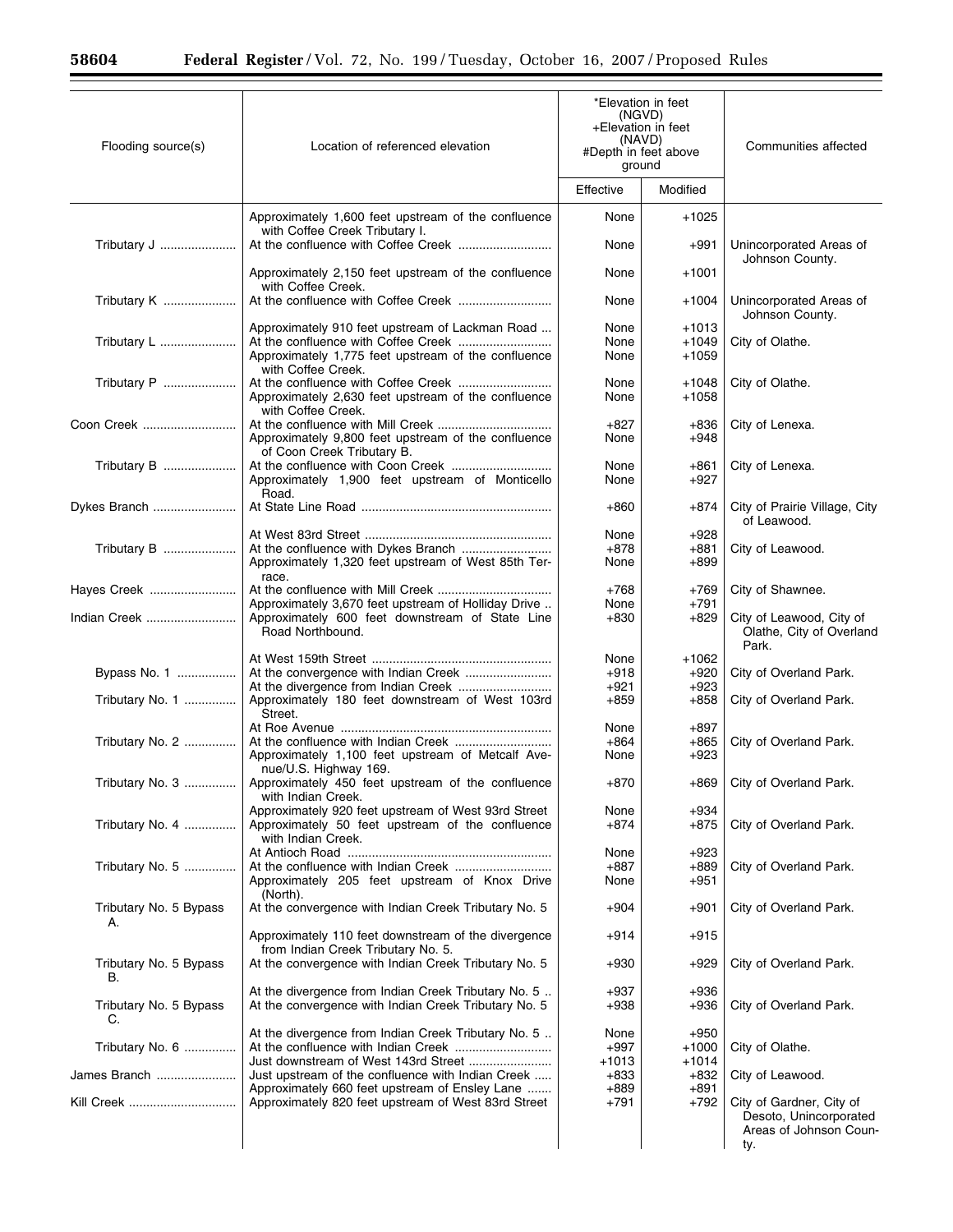| Flooding source(s) | Location of referenced elevation                                                                                                     | *Elevation in feet<br>(NGVD)<br>+Elevation in feet<br>(NAVD)<br>#Depth in feet above<br>ground |                   | Communities affected                                               |
|--------------------|--------------------------------------------------------------------------------------------------------------------------------------|------------------------------------------------------------------------------------------------|-------------------|--------------------------------------------------------------------|
|                    |                                                                                                                                      | Effective                                                                                      | Modified          |                                                                    |
|                    | Approximately 5,750 feet upstream of West 167th<br>Street.                                                                           | None                                                                                           | +1036             |                                                                    |
| Tributary C        |                                                                                                                                      | None<br>None                                                                                   | $+798$<br>$+814$  | City of Desoto.                                                    |
| Tributary CA       | At the confluence with Kill Creek Tributary C                                                                                        | None                                                                                           | +814              | City of Desoto, Unincor-<br>porated Areas of John-<br>son County.  |
| Tributary F        |                                                                                                                                      | None<br>None                                                                                   | $+847$<br>+813    | Unincorporated Areas of<br>Johnson County.                         |
|                    | Approximately 7,480 feet upstream of the confluence<br>with Kill Creek.                                                              | None                                                                                           | $+872$            |                                                                    |
| Tributary G        |                                                                                                                                      | None                                                                                           | +820              | Unincorporated Areas of<br>Johnson County.                         |
|                    | Approximately 3,380 feet upstream of String Town<br>Road.                                                                            | None                                                                                           | +862              |                                                                    |
| Tributary H        |                                                                                                                                      | None                                                                                           | +832              | Unincorporated Areas of<br>Johnson County.                         |
| Tributary I        |                                                                                                                                      | None<br>None                                                                                   | $+889$<br>+869    | Unincorporated Areas of<br>Johnson County.                         |
|                    | Approximately 1,865 feet upstream of the confluence<br>of Kill Creek Tributary IA.                                                   | None                                                                                           | +924              |                                                                    |
| Tributary J        |                                                                                                                                      | None                                                                                           | $+879$            | Unincorporated Areas of<br>Johnson County.                         |
| Tributary K        |                                                                                                                                      | None<br>None                                                                                   | $+885$<br>+883    | City of Gardner, Unincor-<br>porated Areas of John-                |
|                    | Approximately 240 feet upstream of the confluence of<br>Kill Creek Tributary KC.                                                     | None                                                                                           | $+1003$           | son County.                                                        |
| Tributary KA       | At the confluence with Kill Creek Tributary K<br>Approximately 1,320 feet upstream of the confluence<br>with Kill Creek Tributary K. | None<br>None                                                                                   | +937<br>$+948$    | City of Gardner.                                                   |
| Tributary KC       | At the confluence with Kill Creek Tributary K                                                                                        | None                                                                                           | +1002             | City of Gardner, Unincor-<br>porated Areas of John-<br>son County. |
|                    | Approximately 2,200 feet upstream of West 167th<br>Street.                                                                           | None                                                                                           | $+1010$           |                                                                    |
|                    |                                                                                                                                      | None                                                                                           | +887              | Unincorporated Areas of<br>Johnson County.                         |
|                    | Approximately 1,030 feet upstream of the confluence<br>with Kill Creek.                                                              | None                                                                                           | +892              |                                                                    |
| Tributary M        |                                                                                                                                      | None                                                                                           | +905              | Unincorporated Areas of<br>Johnson County.                         |
|                    | Approximately 6,210 feet upstream of the confluence<br>with Kill Creek.                                                              | None                                                                                           | +950              |                                                                    |
| Tributary N        |                                                                                                                                      | None                                                                                           | +919              | Unincorporated Areas of<br>Johnson County.                         |
| Tributary O        | Approximately 3,080 feet upstream of Gardner Road                                                                                    | None<br>None                                                                                   | $+1003$<br>$+945$ | Unincorporated Areas of<br>Johnson County.                         |
| Tributary P        | Just downstream of West 151st Street                                                                                                 | None<br>None                                                                                   | $+947$<br>$+996$  | Unincorporated Areas of<br>Johnson County.                         |
| West Tributary C   | Approximately 930 feet upstream of the confluence<br>with Kill Creek West Tributary B.                                               | None<br>$+796$                                                                                 | $+1009$<br>$+803$ | Unincorporated Areas of<br>Johnson County.                         |
| Lake Quivira       | Approximately 1,120 feet upstream of Edgerton Road<br>Approximately 800 feet downstream of County<br>Boundary.                       | None<br>None                                                                                   | $+837$<br>+829    | City of Lake Quivira, City<br>of Shawnee.                          |
|                    | Approximately 3,000 feet upstream of Lakeshore<br>South Street.                                                                      | None                                                                                           | +854              |                                                                    |
| Tributary A        |                                                                                                                                      | None                                                                                           | +829              | City of Lake Quivira, City<br>of Shawnee.                          |
|                    | Approximately 1,930 feet upstream of Lakeshore<br>West Street.                                                                       | None                                                                                           | $+850$            |                                                                    |
|                    |                                                                                                                                      | None                                                                                           | +829∣             | City of Lake Quivira.                                              |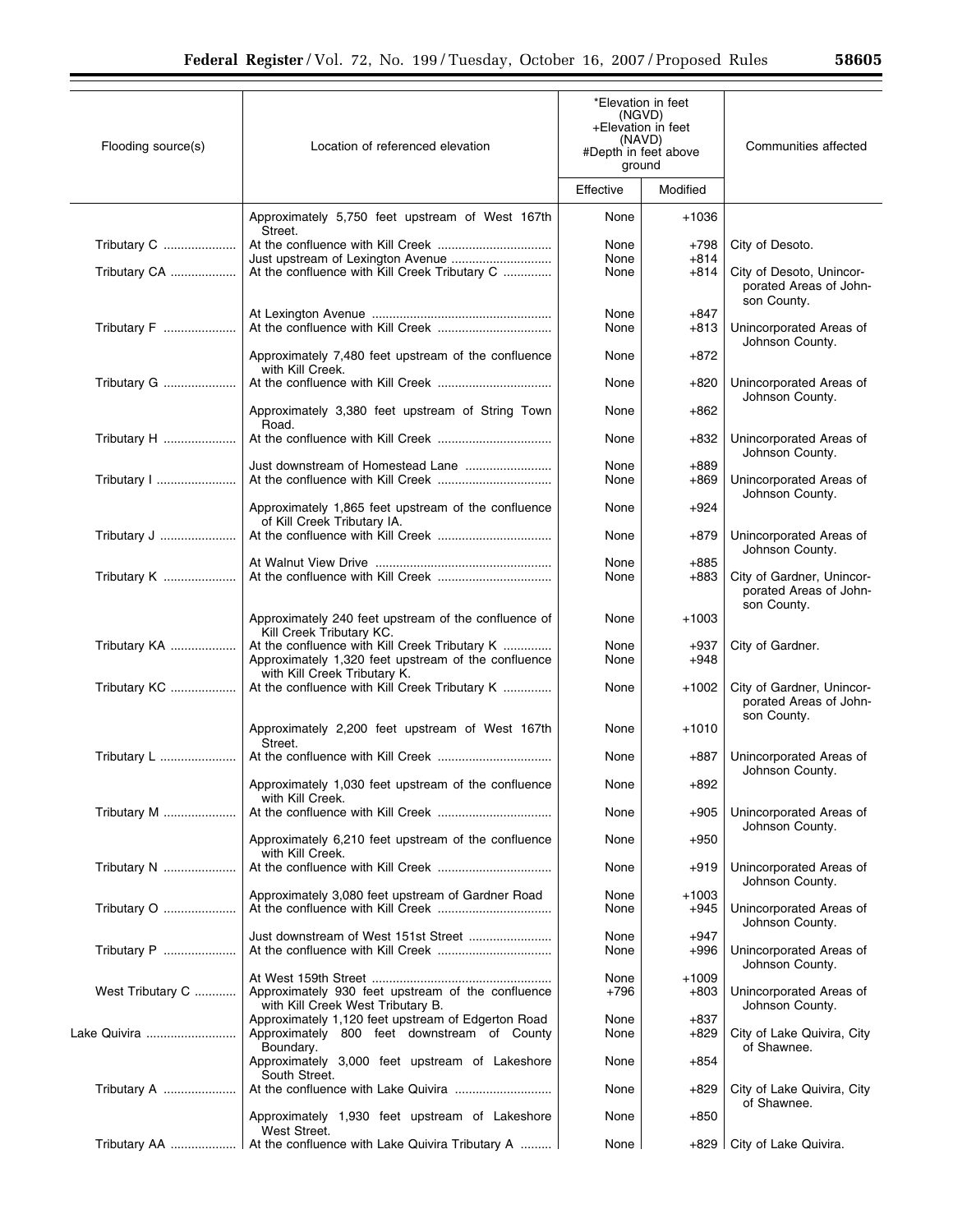$\equiv$ 

| Flooding source(s) | Location of referenced elevation                                                                                   | *Elevation in feet<br>(NGVD)<br>+Elevation in feet<br>(NAVD)<br>#Depth in feet above<br>ground |                   | Communities affected                                                |  |
|--------------------|--------------------------------------------------------------------------------------------------------------------|------------------------------------------------------------------------------------------------|-------------------|---------------------------------------------------------------------|--|
|                    |                                                                                                                    | Effective                                                                                      | Modified          |                                                                     |  |
| Little Bull Creek  |                                                                                                                    | None<br>None                                                                                   | $+832$<br>$+939$  | Unincorporated Areas of<br>Johnson County.                          |  |
|                    | Approximately 700 feet upstream of West 199th<br>Street.                                                           | None                                                                                           | $+1010$           |                                                                     |  |
| Tributary A        |                                                                                                                    | None                                                                                           | $+953$            | Unincorporated Areas of<br>Johnson County.                          |  |
|                    | Approximately 5,105 feet upstream of Cedar Niles<br>Road.                                                          | None                                                                                           | +1004             |                                                                     |  |
| Little Cedar Creek |                                                                                                                    | +839                                                                                           | +845              | Unincorporated Areas of<br>Johnson County, City of<br>Olathe.       |  |
| Tributary B        | Just downstream of Old U.S. Highway 56<br>At the confluence with Little Cedar Creek                                | None<br>$+865$                                                                                 | $+1023$<br>$+866$ | Unincorporated Areas of<br>Johnson County, City of<br>Olathe.       |  |
|                    | Approximately 1,430 feet upstream of West 127th<br>Street.                                                         | None                                                                                           | $+1005$           |                                                                     |  |
| Tributary C        |                                                                                                                    | $+879$                                                                                         | +881              | Unincorporated Areas of<br>Johnson County, City of<br>Olathe.       |  |
|                    | Just downstream of College Boulevard                                                                               | None                                                                                           | $+980$            |                                                                     |  |
| Tributary CA       | At the confluence with Little Cedar Creek Tributary C<br>Approximately 1,650 feet upstream of the confluence       | None<br>None                                                                                   | $+957$<br>+961    | City of Olathe.                                                     |  |
| Tributary D        | with Little Cedar Creek Tributary C.<br>At the confluence with Little Cedar Creek                                  | $+904$                                                                                         | $+909$            | City of Olathe, Unincor-<br>porated Areas of John-<br>son County.   |  |
|                    | Approximately 3,210 feet upstream of the confluence<br>with Little Cedar Creek.                                    | None                                                                                           | $+938$            |                                                                     |  |
| Tributary F        | At the confluence with Little Cedar Creek                                                                          | $+971$                                                                                         | $+973$            | City of Olathe.                                                     |  |
| Little Mill Creek. | Just downstream of West Santa Fe Street                                                                            | $+973$<br>$+794$                                                                               | $+978$<br>$+792$  | City of Lenexa, City of<br>Shawnee.                                 |  |
|                    |                                                                                                                    | +977                                                                                           | $+981$            |                                                                     |  |
| Tributary A        |                                                                                                                    | $+794$                                                                                         | +792              | City of Shawnee.                                                    |  |
| Tributary B        | At the confluence with Little Mill Creek                                                                           | None<br>$+857$                                                                                 | $+806$<br>$+858$  | City of Shawnee.                                                    |  |
|                    | Approximately 1,720 feet upstream of the confluence<br>with Little Mill Creek.                                     | None                                                                                           | +871              |                                                                     |  |
| Tributary C        | Approximately 260 feet upstream of the confluence<br>with Little Mill Creek.                                       | +860                                                                                           | +861              | City of Shawnee.                                                    |  |
|                    | Approximately 460 feet upstream of the confluence<br>with Little Mill Creek.                                       | None                                                                                           | $+865$            |                                                                     |  |
| Tributary D        | At the confluence with Little Mill Creek<br>Approximately 2,400 feet upstream of West 71st<br>Street.              | +883<br>None                                                                                   | +882<br>$+920$    | City of Shawnee.                                                    |  |
| Tributary E        |                                                                                                                    | +889                                                                                           | +891              | City of Shawnee, City of<br>Lenexa.                                 |  |
|                    | Approximately 940 feet upstream of the confluence<br>with Little Mill Creek.                                       | None                                                                                           | $+896$            |                                                                     |  |
| Tributary F        |                                                                                                                    | +893                                                                                           | +897              | City of Shawnee, City of<br>Lenexa.                                 |  |
|                    | Approximately 880 feet upstream of the confluence of<br>Little Mill Creek Tributary FA.                            | None                                                                                           | $+922$            |                                                                     |  |
| Tributary FA       | At the confluence with Little Mill Creek Tributary F<br>Approximately 430 feet upstream of Blackfish Park-<br>way. | None<br>None                                                                                   | $+915$<br>$+923$  | City of Shawnee.                                                    |  |
| Tributary H        | Approximately 1,340 feet upstream of the confluence<br>with Little Mill Creek.                                     | +922<br>+922                                                                                   | $+927$<br>$+932$  | City of Lenexa.                                                     |  |
| Tributary 1        |                                                                                                                    | +952                                                                                           | $+956$            | City of Lenexa.                                                     |  |
|                    | Approximately 790 feet upstream of Greenway Lane                                                                   | None                                                                                           | $+961$            |                                                                     |  |
| Martin Creek       |                                                                                                                    | None                                                                                           | $+951$            | City of Edgerton, Unincor-<br>porated Areas of John-<br>son County. |  |
|                    | Approximately 4,900 feet upstream of Old State High-<br>way 56.                                                    | None                                                                                           | +1022             |                                                                     |  |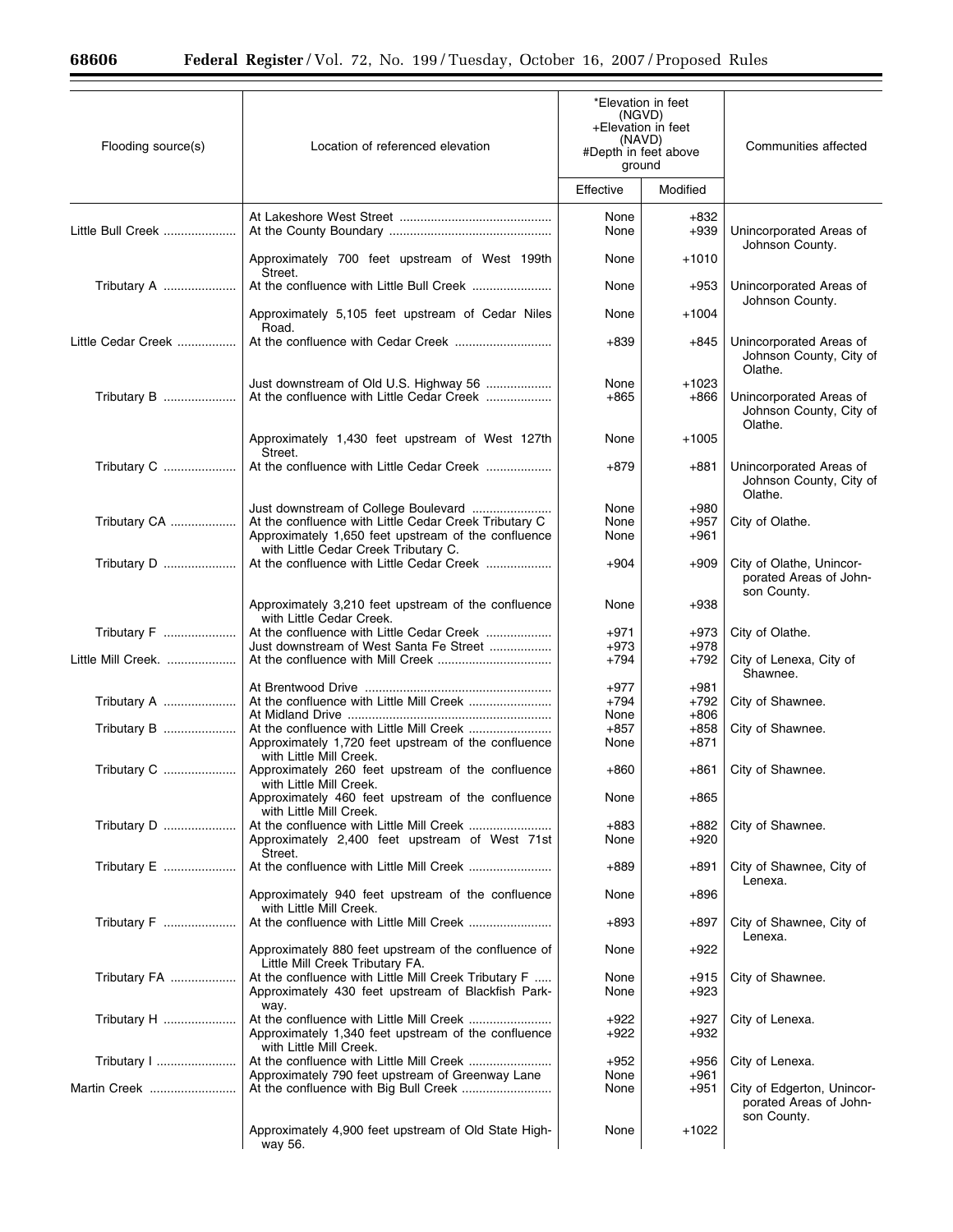| Flooding source(s) | Location of referenced elevation                                                                     |                                | *Elevation in feet<br>(NGVD)<br>+Elevation in feet<br>(NAVD) | Communities affected                                                               |
|--------------------|------------------------------------------------------------------------------------------------------|--------------------------------|--------------------------------------------------------------|------------------------------------------------------------------------------------|
|                    |                                                                                                      | #Depth in feet above<br>ground |                                                              |                                                                                    |
|                    |                                                                                                      | Effective                      | Modified                                                     |                                                                                    |
| Tributary C        |                                                                                                      | $+960$                         | $+963$                                                       | City of Edgerton, Unincor-<br>porated Areas of John-<br>son County.                |
|                    | Approximately 6,550 feet upstream of Burlington<br>Northern & Santa Fe Railway.                      | None                           | $+1013$                                                      |                                                                                    |
| Tributary CA       | At the confluence with Martin Creek Tributary C<br>Approximately 2,670 feet upstream of First Street | $+969$<br>None                 | $+973$<br>$+1008$                                            | City of Edgerton.                                                                  |
| Tributary D        |                                                                                                      | $+967$                         | $+972$                                                       | Unincorporated Areas of<br>Johnson County.                                         |
|                    | Approximately 335 feet upstream of West 183rd<br>Street.                                             | None                           | +1022                                                        |                                                                                    |
| Tributary E        |                                                                                                      | +982                           | $+984$                                                       | Unincorporated Areas of<br>Johnson County.                                         |
|                    | Approximately 13,450 feet upstream of 191st Street                                                   | None                           | $+1037$                                                      |                                                                                    |
| Tributary F        |                                                                                                      | None                           | $+1001$                                                      | Unincorporated Areas of<br>Johnson County.                                         |
|                    | Approximately 5,500 feet upstream of the confluence<br>with Martin Creek.                            | None                           | $+1027$                                                      |                                                                                    |
| Massey Creek       |                                                                                                      | None                           | $+968$                                                       | Unincorporated Areas of<br>Johnson County.                                         |
| Tributary A        | Approximately 415 feet upstream of Mission Road                                                      | None<br>None                   | +1003<br>$+983$                                              | Unincorporated Areas of                                                            |
|                    | Approximately 4,850 feet upstream of the confluence                                                  | None                           | +1034                                                        | Johnson County.                                                                    |
| Tributary AA       | of Massey Creek Tributary AB.<br>At the confluence with Massey Creek Tributary A                     | None                           | $+985$                                                       | Unincorporated Areas of                                                            |
|                    | Approximately 4,070 feet upstream of West 207th                                                      | None                           | +1028                                                        | Johnson County.                                                                    |
| Tributary AB       | Street.<br>At the confluence with Massey Creek Tributary A                                           | None                           | $+1004$                                                      | Unincorporated Areas of                                                            |
|                    | Approximately 4,525 feet upstream of the confluence                                                  | None                           | +1027                                                        | Johnson County.                                                                    |
| Mill Creek         | with Massey Creek Tributary A.                                                                       | +768                           | $+769$                                                       | City of Shawnee, City of<br>Lenexa, City of Olathe,<br>Unincorporated Areas of     |
|                    | Approximately 2,000 feet upstream of East Cedar<br>Street.                                           | +1017                          | $+1016$                                                      | Johnson County.                                                                    |
| Tributary A        |                                                                                                      | +775                           | +773                                                         | City of Shawnee.                                                                   |
|                    |                                                                                                      | $+775$<br>$+783$               | $+773$<br>$+785$                                             | City of Shawnee.                                                                   |
|                    | Approximately 530 feet upstream of Barker Road                                                       | None                           | +786                                                         |                                                                                    |
| Tributary D        |                                                                                                      | $+800$                         | $+798$                                                       | City of Shawnee.                                                                   |
|                    | Approximately 1,050 feet upstream of Woodland<br>Drive.                                              | None                           | $+823$                                                       |                                                                                    |
| Tributary E        |                                                                                                      | +806                           | $+803$                                                       | City of Shawnee, City of<br>Lenexa.                                                |
|                    | Approximately 1,800 feet upstream of the confluence<br>of Mill Creek Tributary EB.                   | None                           | $+879$                                                       |                                                                                    |
| Tributary EA       | At the confluence with Mill Creek Tributary E                                                        | None                           | +874                                                         | City of Lenexa.                                                                    |
|                    | Approximately 2,400 feet upstream of the confluence<br>with Mill Creek Tributary E.                  | None                           | +876                                                         |                                                                                    |
| Tributary EB       | At the confluence with Mill Creek Tributary E                                                        | None                           | $+874$                                                       | City of Lenexa, City of<br>Shawnee.                                                |
|                    |                                                                                                      | None                           | $+888$                                                       |                                                                                    |
| Tributary G        | Approximately 1,340 feet upstream of the confluence                                                  | $+858$<br>None                 | $+857$<br>$+870$                                             | City of Lenexa.                                                                    |
| Tributary H        | with Mill Creek.                                                                                     | +868                           | $+869$                                                       | City of Lenexa, City of<br>Olathe, Unincorporated<br>Areas of Johnson Coun-<br>ty. |
|                    |                                                                                                      | None                           | $+968$                                                       |                                                                                    |
| Tributary HA       | At the confluence with Mill Creek Tributary H<br>Approximately 790 feet upstream of Renner Boule-    | +895<br>None                   | +896<br>$+940$                                               | City of Lenexa.                                                                    |
|                    | vard.<br>Tributary HB    At the confluence with Mill Creek Tributary H                               | None                           | +957                                                         | City of Lenexa.                                                                    |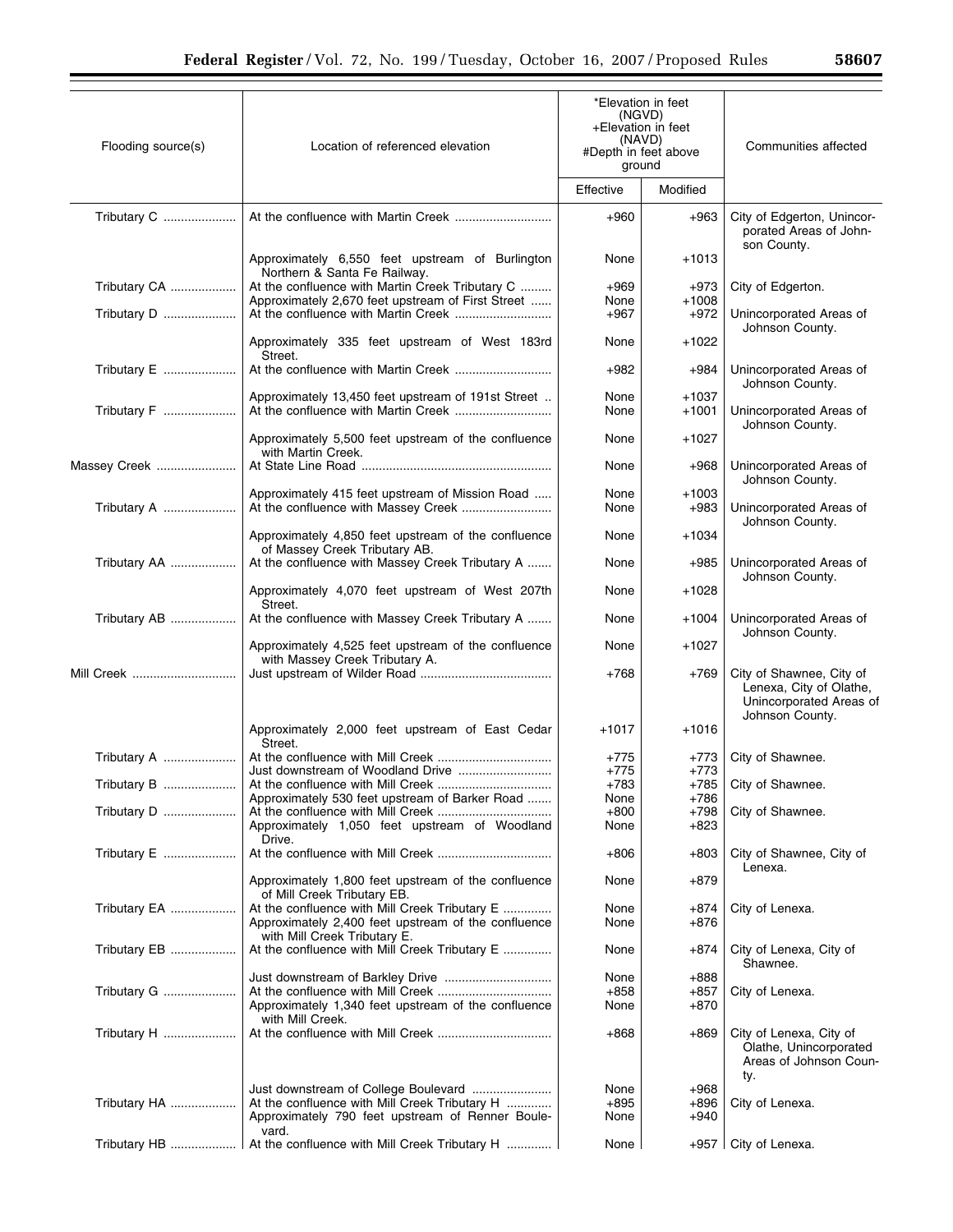▀

| Flooding source(s)        | Location of referenced elevation                                                                                                       | *Elevation in feet<br>(NGVD)<br>+Elevation in feet<br>(NAVD)<br>#Depth in feet above<br>ground |                            | Communities affected                                           |  |
|---------------------------|----------------------------------------------------------------------------------------------------------------------------------------|------------------------------------------------------------------------------------------------|----------------------------|----------------------------------------------------------------|--|
|                           |                                                                                                                                        | Effective                                                                                      | Modified                   |                                                                |  |
| Tributary J               | Approximately 1,940 feet upstream of the confluence<br>with Mill Creek.                                                                | None<br>$+916$<br>None                                                                         | $+982$<br>$+919$<br>$+926$ | City of Olathe.                                                |  |
| Tributary L               | Just downstream of South Ridgeview Road                                                                                                | $+928$<br>None                                                                                 | +932<br>$+945$             | City of Olathe.                                                |  |
| Tributary M               | Approximately 720 feet upstream of Burlington &<br>Northern Santa Fe Railway.                                                          | None                                                                                           | +950                       | City of Olathe.                                                |  |
| Tributary N               | Approximately 580 feet upstream of South Nelson<br>Road.                                                                               | $+943$<br>None                                                                                 | $+950$<br>$+956$           | City of Olathe.                                                |  |
| Tributary NA              | At the confluence with Mill Creek Tributary N                                                                                          | $+950$<br>$+950$                                                                               | $+956$<br>$+956$           | City of Olathe.                                                |  |
| Tributary O               | Just downstream of South Nelson Road                                                                                                   | None<br>$+952$                                                                                 | $+957$<br>$+959$           | City of Olathe.                                                |  |
| Negro Creek               | Just downstream of East Kansas City Road                                                                                               | None<br>$+869$                                                                                 | $+1007$<br>$+868$          | City of Overland Park, City<br>of Leawood.                     |  |
| Tributary A               |                                                                                                                                        | +986<br>+872                                                                                   | $+989$<br>+870             | City of Leawood, City of<br>Overland Park.                     |  |
|                           | Approximately 300 feet upstream of the confluence of<br>Negro Creek Tributary AC.                                                      | None                                                                                           | $+926$                     |                                                                |  |
| Tributary AB              | At the confluence with Negro Creek Tributary A<br>Approximately 1,050 feet upstream of the confluence<br>with Negro Creek Tributary A. | $+917$<br>None                                                                                 | +921<br>$+926$             | City of Leawood.                                               |  |
| Tributary AC              | At the confluence with Negro Creek Tributary A                                                                                         | None<br>None                                                                                   | +923<br>$+924$             | City of Leawood.                                               |  |
| Tributary B               | Approximately 740 feet upstream of the confluence                                                                                      | $+884$<br>None                                                                                 | $+888$<br>$+892$           | City of Leawood.                                               |  |
| Tributary C               | with Negro Creek.<br>At the confluence with Negro Creek                                                                                | $+903$<br>None                                                                                 | $+908$<br>$+917$           | City of Leawood.                                               |  |
| Tributary D               |                                                                                                                                        | $+920$<br>None                                                                                 | $+923$<br>$+947$           | City of Overland Park.                                         |  |
| Tributary E               |                                                                                                                                        | $+924$<br>$+926$                                                                               | $+925$<br>$+932$           | City of Overland Park.                                         |  |
| Niles Creek               |                                                                                                                                        | None                                                                                           | $+940$                     | Unincorporated Areas of<br>Johnson County, City of<br>Gardner. |  |
| Tributary A               | Approximately 100 feet upstream of U.S. Highway 56                                                                                     | None<br>None                                                                                   | $+1032$<br>$+974$          | Unincorporated Areas of                                        |  |
|                           | Approximately 4,310 feet upstream of the confluence<br>with Niles Creek.                                                               | None                                                                                           | $+986$                     | Johnson County.                                                |  |
| Tributary C               |                                                                                                                                        | None                                                                                           | +1003                      | Unincorporated Areas of<br>Johnson County.                     |  |
|                           | Approximately 3,020 feet upstream of the confluence<br>with Niles Creek.                                                               | None                                                                                           | +1011                      |                                                                |  |
| North Branch Indian Creek | Approximately 220 feet upstream of the confluence<br>with Indian Creek.                                                                | $+905$                                                                                         | $+906$                     | City of Lenexa, City of<br>Overland Park.                      |  |
|                           | Approximately 2,920 feet upstream of West 103rd<br>Street.                                                                             | None                                                                                           | $+979$                     |                                                                |  |
| Tributary A               | At the confluence with North Branch Indian Creek<br>Just downstream of West 103rd Street                                               | $+925$<br>$+947$                                                                               | +927<br>$+944$             | City of Overland Park.                                         |  |
| Tributary B               | At the confluence with North Branch Indian Creek                                                                                       | $+935$                                                                                         | +937                       | City of Overland Park, City<br>of Lenexa.                      |  |
| Pickering Creek           | Approximately 600 feet upstream of Hauser Street                                                                                       | None<br>None                                                                                   | $+980$<br>$+922$           | Unincorporated Areas of<br>Johnson County.                     |  |
|                           | Approximately 3,920 feet upstream of West 167th<br>Street.                                                                             | None                                                                                           | $+979$                     |                                                                |  |
| Tributary A               |                                                                                                                                        | None                                                                                           | $+940$                     | Unincorporated Areas of<br>Johnson County.                     |  |
|                           | Approximately 3,150 feet upstream of the confluence<br>of Pickering Creek Tributary AA.                                                | None                                                                                           | $+959$                     |                                                                |  |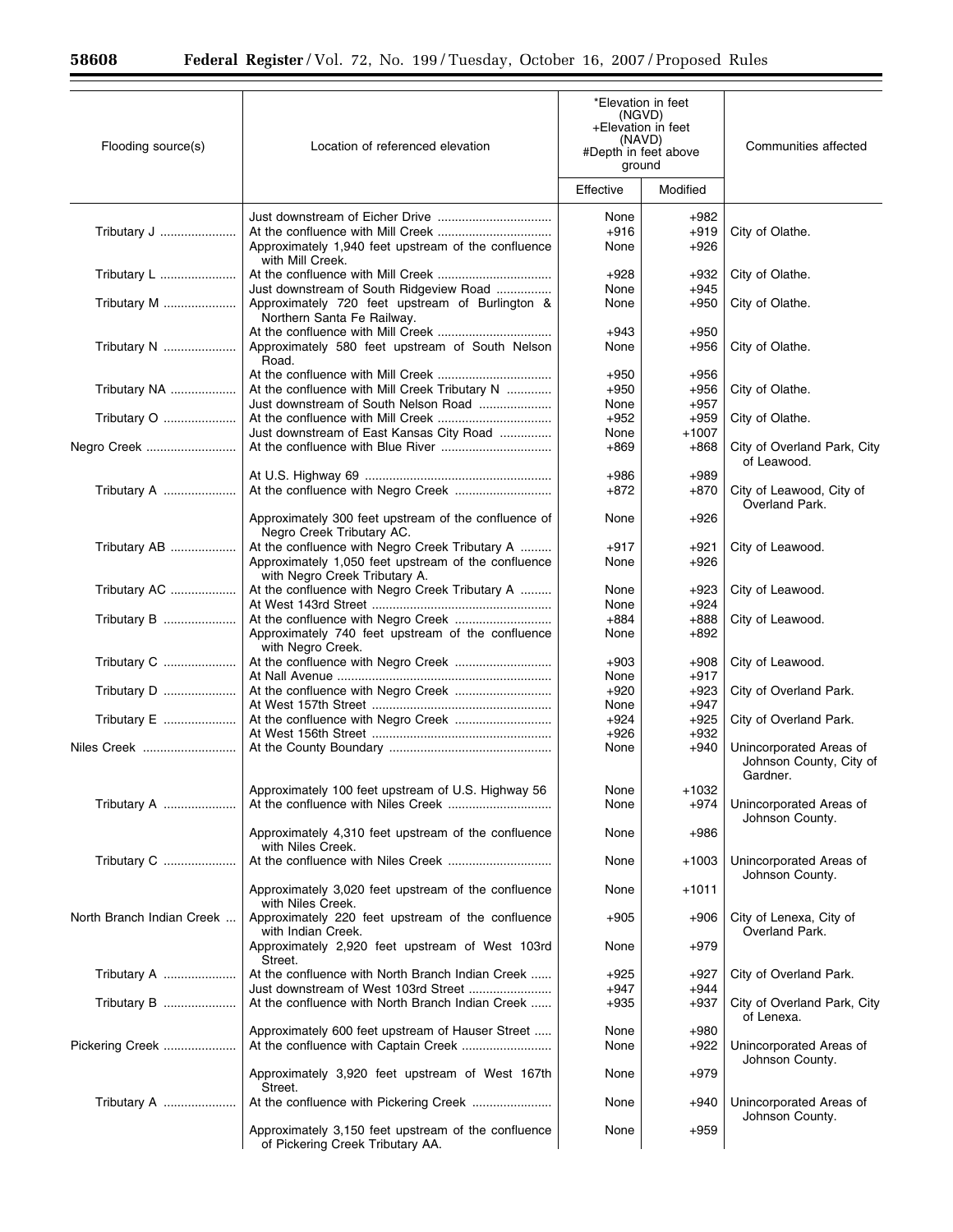| Flooding source(s) | Location of referenced elevation                                                                                     | *Elevation in feet<br>(NGVD)<br>+Elevation in feet<br>(NAVD) |                            | Communities affected                                                           |
|--------------------|----------------------------------------------------------------------------------------------------------------------|--------------------------------------------------------------|----------------------------|--------------------------------------------------------------------------------|
|                    |                                                                                                                      | #Depth in feet above<br>ground                               |                            |                                                                                |
|                    |                                                                                                                      | Effective                                                    | Modified                   |                                                                                |
| Rock Creek         |                                                                                                                      | $+863$                                                       | $+868$                     | City of Mission, City of<br>Fairway, City of Mission<br>Hills, City of Roeland |
|                    | Approximately 400 feet upstream of the confluence                                                                    | $+964$                                                       | $+960$                     | Park.                                                                          |
| Tributary A        | with Rock Creek Tributary G.<br>Approximately 100 feet downstream of Shawnee Mis-<br>sion Parkway.                   | None                                                         | +892                       | City of Roeland Park, City<br>of Fairway.                                      |
|                    | Approximately 3,000 feet upstream of Shawnee Mis-<br>sion Parkway.                                                   | None                                                         | $+936$                     |                                                                                |
| Tributary B        | Approximately 300 feet downstream of Shawnee Mis-<br>sion Parkway.                                                   | None                                                         | $+898$                     | City of Roeland Park, City<br>of Fairway.                                      |
|                    | Approximately 1,100 feet upstream of West 53rd<br>Street.                                                            | None                                                         | +943                       |                                                                                |
| Tributary D        | Approximately 450 feet downstream of West 54th<br>Terrace.                                                           | None                                                         | +931                       | City of Roeland Park.                                                          |
| Tributary E        | Approximately 560 feet upstream of Sherwood Drive                                                                    | None<br>None                                                 | $+963$<br>$+935$           | City of Roeland Park, City<br>of Mission.                                      |
| Spoon Creek        |                                                                                                                      | None<br>None                                                 | $+940$<br>$+821$           | Unincorporated Areas of                                                        |
|                    | Approximately 1,280 feet upstream of West 167th                                                                      | None                                                         | $+988$                     | Johnson County.                                                                |
| Tributary B        | Street.<br>At the confluence with Spoon Creek                                                                        | None                                                         | $+919$                     | Unincorporated Areas of<br>Johnson County.                                     |
|                    | Approximately 4,380 feet upstream of Sunflower<br>Road.                                                              | None                                                         | $+937$                     |                                                                                |
| Tributary C        |                                                                                                                      | None                                                         | $+927$                     | Unincorporated Areas of<br>Johnson County.                                     |
|                    | Approximately 450 feet upstream of the confluence<br>with Spoon Creek.                                               | None                                                         | $+928$                     |                                                                                |
| Tributary E        | At the confluence with Spoon Creek                                                                                   | None                                                         | $+958$                     | Unincorporated Areas of<br>Johnson County.                                     |
|                    | Approximately 3,120 feet upstream of Sunflower<br>Road.                                                              | None                                                         | $+975$                     |                                                                                |
| Spring Creek       |                                                                                                                      | None                                                         | +940                       | Unincorporated Areas of<br>Johnson County, City of<br>Spring Hill.             |
|                    | Approximately 3,000 feet upstream of West 199th<br>Street.                                                           | None                                                         | +1029                      |                                                                                |
| Sweetwater Creek   | Approximately 11,000 feet downstream of West 215th<br>Street.                                                        | None                                                         | +960                       | Unincorporated Areas of<br>Johnson County, City of<br>Spring Hill.             |
|                    | Approximately 500 feet upstream of West 207th<br>Street.                                                             | None                                                         | +1031                      |                                                                                |
| Tributary A        | At the confluence with Sweetwater Creek                                                                              | None                                                         | $+997$                     | Unincorporated Areas of<br>Johnson County, City of<br>Spring Hill.             |
|                    | Approximately 5,180 feet upstream of the confluence<br>with Sweetwater Creek.                                        | None                                                         | +1029                      |                                                                                |
| Tributary B        | At the confluence with Sweetwater Creek                                                                              | None                                                         | $+997$                     | Unincorporated Areas of<br>Johnson County, City of                             |
|                    | Approximately 2,775 feet upstream of the confluence<br>with Sweetwater Creek.                                        | None                                                         | $+1012$                    | Spring Hill.                                                                   |
| Ten Mile Creek     |                                                                                                                      | None                                                         | $+1013$                    | Unincorporated Areas of<br>Johnson County.                                     |
| Tomahawk Creek     | Approximately 405 feet upstream of Lackman Road                                                                      | None<br>$+845$<br>$+845$                                     | +1024<br>$+843$<br>$+844$  | City of Leawood.                                                               |
| Tributary No. 12B1 | Approximately 70 feet upstream of the confluence<br>with Tomahawk Creek Tributary No. 12.                            | +923                                                         | $+924$                     | City of Overland Park.                                                         |
| Tributary No. 13   | At the confluence with Tomahawk Creek<br>Approximately 1,050 feet upstream of the confluence<br>with Tomahawk Creek. | +924<br>$+929$<br>+931                                       | $+925$<br>$+930$<br>$+932$ | City of Overland Park.                                                         |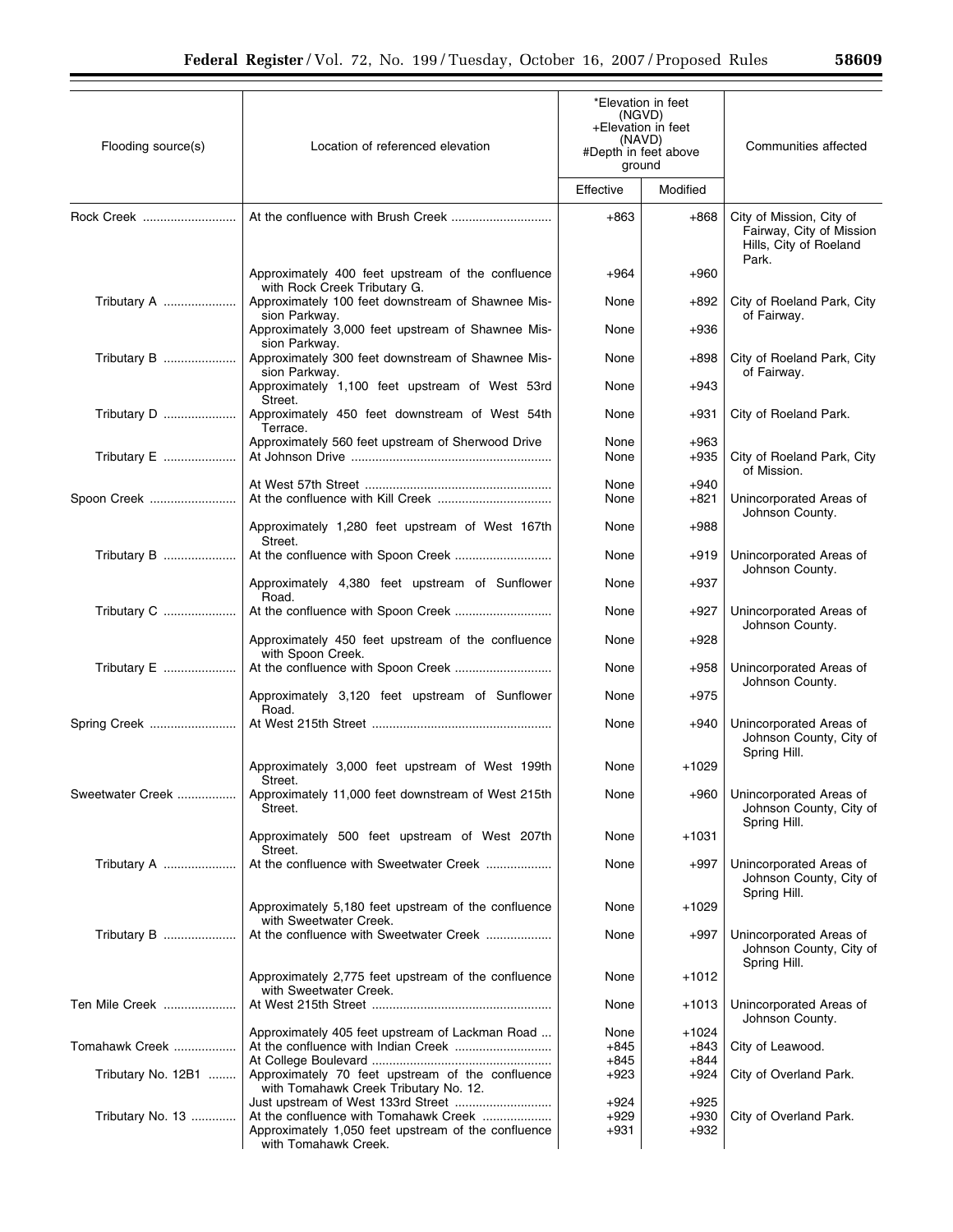| Flooding source(s) | Location of referenced elevation                                                                                               | *Elevation in feet<br>(NGVD)<br>+Elevation in feet<br>(NAVD)<br>#Depth in feet above<br>ground |                    | Communities affected                                                                               |  |
|--------------------|--------------------------------------------------------------------------------------------------------------------------------|------------------------------------------------------------------------------------------------|--------------------|----------------------------------------------------------------------------------------------------|--|
|                    |                                                                                                                                | Effective                                                                                      | Modified           |                                                                                                    |  |
| Tributary No. 13B1 | Approximately 50 feet upstream of the confluence<br>with Tomahawk Creek.                                                       | +935<br>+935                                                                                   | +934<br>$+934$     | City of Overland Park.                                                                             |  |
| Tributary No. 4    | Approximately 100 feet upstream of the confluence<br>with Tomahawk Creek.                                                      | +864                                                                                           | $+865$             | City of Leawood.                                                                                   |  |
|                    | Approximately 400 feet upstream of the confluence<br>with Tomahawk Creek.                                                      | +864                                                                                           | $+865$             |                                                                                                    |  |
| Tributary No. 9    | Approximately 220 feet upstream of the confluence<br>with Tomahawk Creek.<br>Approximately 820 feet upstream of the confluence | $+890$<br>$+892$                                                                               | $+891$<br>$+893$   | City of Overland Park.                                                                             |  |
| Tucker Branch      | with Tomahawk Creek.                                                                                                           | None                                                                                           | $+1000$            | Unincorporated Areas of                                                                            |  |
|                    | Approximately 5,025 feet upstream of Renner Road                                                                               | None                                                                                           | $+1022$            | Johnson County.                                                                                    |  |
| Turkey Creek       | Approximately 125 feet downstream of Lamar Avenue                                                                              | +843                                                                                           | $+844$             | City of Overland Park, City<br>of Lenexa, City of<br>Merriam, City of Mission,<br>City of Shawnee. |  |
| Tributary C        | Approximately 1,525 feet upstream of Nieman Road                                                                               | None<br>$+894$                                                                                 | $+1007$<br>+895    | City of Merriam.                                                                                   |  |
|                    | Approximately 1,225 feet upstream of Merriam Drive                                                                             | None                                                                                           | $+897$             |                                                                                                    |  |
| Tributary F        | At the confluence with Turkey Creek                                                                                            | +931                                                                                           | $+934$             | City of Merriam, City of<br>Shawnee.                                                               |  |
| Tributary J        | Approximately 200 feet upstream of Flint Street                                                                                | None<br>$+971$                                                                                 | $+974$<br>$+977$   | City of Overland Park.                                                                             |  |
|                    | Approximately 1,880 feet upstream of Mastin Street                                                                             | None                                                                                           | $+992$             |                                                                                                    |  |
| Wolf Creek         |                                                                                                                                | $+909$                                                                                         | $+913$             | City of Overland Park, Un-<br>incorporated Areas of<br>Johnson County.                             |  |
|                    |                                                                                                                                | None                                                                                           | $+1041$            |                                                                                                    |  |
| Tributary B        |                                                                                                                                | $+914$                                                                                         | $+918$             | City of Overland Park, Un-<br>incorporated Areas of<br>Johnson County.                             |  |
| Tributary C        |                                                                                                                                | None<br>$+931$                                                                                 | $+953$<br>+934     | Unincorporated Areas of<br>Johnson County.                                                         |  |
|                    |                                                                                                                                | None                                                                                           | $+1045$            |                                                                                                    |  |
| Tributary CC       | At the confluence with Wolf Creek Tributary C                                                                                  | None                                                                                           | $+1018$            | Unincorporated Areas of<br>Johnson County.                                                         |  |
| Tributary CD       | At the confluence with Wolf Creek Tributary C                                                                                  | None<br>None                                                                                   | $+1019$<br>$+1034$ | Unincorporated Areas of<br>Johnson County.                                                         |  |
|                    |                                                                                                                                | None                                                                                           | +1042              |                                                                                                    |  |
| Tributary D        | Approximately 1,140 feet upstream of the confluence                                                                            | $+935$<br>+935                                                                                 | $+939$<br>$+953$   | Unincorporated Areas of<br>Johnson County.                                                         |  |
| Tributary E        | with Wolf Creek.                                                                                                               | $+938$                                                                                         | $+941$             | Unincorporated Areas of                                                                            |  |
|                    |                                                                                                                                | None                                                                                           | $+1026$            | Johnson County.                                                                                    |  |
| Tributary EA       | At the confluence with Wolf Creek Tributary E                                                                                  | None                                                                                           | $+1006$            | Unincorporated Areas of<br>Johnson County.                                                         |  |
| Tributary EB       | At the confluence with Wolf Creek Tributary E                                                                                  | None<br>None                                                                                   | $+1025$<br>$+1021$ | Unincorporated Areas of<br>Johnson County.                                                         |  |
|                    |                                                                                                                                | None                                                                                           | +1028              |                                                                                                    |  |
| Tributary F        |                                                                                                                                | +946                                                                                           | $+950$             | Unincorporated Areas of<br>Johnson County.                                                         |  |
|                    | Approximately 720 feet upstream of the confluence<br>with Wolf Creek.                                                          | +946                                                                                           | $+953$             |                                                                                                    |  |
| Tributary G        |                                                                                                                                | None                                                                                           | +966               | Unincorporated Areas of<br>Johnson County.                                                         |  |
| Tributary GA       | At the confluence with Wolf Creek Tributary G                                                                                  | None<br>None                                                                                   | +1024<br>$+993$    | Unincorporated Areas of<br>Johnson County.                                                         |  |
| Tributary H        |                                                                                                                                | None<br>None                                                                                   | $+1008$<br>$+990$  | Unincorporated Areas of<br>Johnson County.                                                         |  |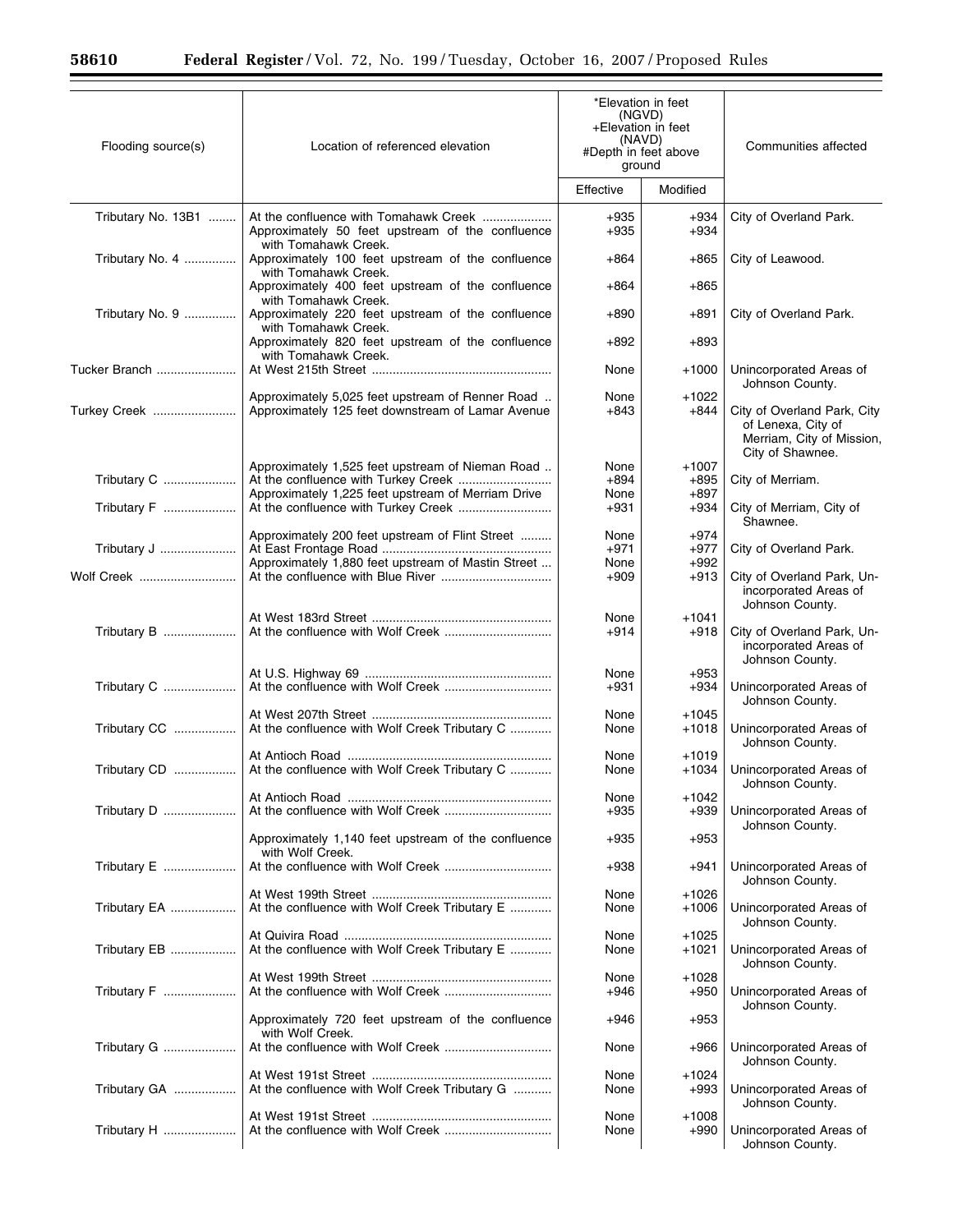| Flooding source(s) | Location of referenced elevation                                                    | *Elevation in feet<br>(NGVD)<br>+Elevation in feet<br>(NAVD)<br>#Depth in feet above<br>ground |                  | Communities affected                       |
|--------------------|-------------------------------------------------------------------------------------|------------------------------------------------------------------------------------------------|------------------|--------------------------------------------|
|                    |                                                                                     | Effective                                                                                      | Modified         |                                            |
| Tributary          |                                                                                     | None<br>None                                                                                   | $+997$<br>$+997$ | Unincorporated Areas of<br>Johnson County. |
|                    |                                                                                     | None                                                                                           | $+999$           |                                            |
| Tributary J        |                                                                                     | None                                                                                           | $+1003$          | Unincorporated Areas of<br>Johnson County. |
|                    | Approximately 2,550 feet upstream of West 183rd<br>Street.                          | None                                                                                           | $+1021$          |                                            |
| Tributary K        |                                                                                     | None                                                                                           | $+1012$          | Unincorporated Areas of<br>Johnson County. |
|                    | Approximately 1,100 feet upstream of the confluence<br>with Wolf Creek.             | None                                                                                           | $+1015$          |                                            |
| Tributary L        |                                                                                     | None                                                                                           | $+1016$          | Unincorporated Areas of<br>Johnson County. |
|                    | Approximately 1,220 feet upstream of the confluence<br>with Wolf Creek.             | None                                                                                           | $+1034$          |                                            |
| Tributary M        |                                                                                     | None                                                                                           | $+1018$          | Unincorporated Areas of<br>Johnson County. |
|                    | Approximately 925 feet upstream of the confluence<br>with Wolf Creek.               | None                                                                                           | $+1019$          |                                            |
| Tributary N        |                                                                                     | None                                                                                           | $+1020$          | Unincorporated Areas of<br>Johnson County. |
|                    | Approximately 4,970 feet upstream of the confluence<br>with Wolf Creek.             | None                                                                                           | $+1041$          |                                            |
| Tributary NA       | At the confluence with Wolf Creek Tributary N                                       | None                                                                                           | $+1025$          | Unincorporated Areas of<br>Johnson County. |
|                    | Approximately 1,000 feet upstream of the confluence<br>with Wolf Creek Tributary N. | None                                                                                           | $+1040$          |                                            |
|                    |                                                                                     |                                                                                                |                  |                                            |

\* National Geodetic Vertical Datum.

# Depth in feet above ground.

+ North American Vertical Datum.

### **ADDRESSES**

### **City of Desoto**

Maps are available for inspection at 33150 W. 83rd Street, De Soto, KS 66018.

Send comments to William R. Blanton, Jr., Chief, Engineering Management Section, Mitigation Directorate, Federal Emergency Management Agency, 500 C Street, SW., Washington, DC 20472.

### **City of Edgerton**

Maps are available for inspection at 404 E. Nelson, Edgerton, KS 66021.

Send comments to William R. Blanton, Jr., Chief, Engineering Management Section, Mitigation Directorate, Federal Emergency Management Agency, 500 C Street, SW., Washington, DC 20472.

#### **City of Fairway**

Maps are available for inspection at 5252 Belinder Road, Fairway, KS 66205.

Send comments to William R. Blanton, Jr., Chief, Engineering Management Section, Mitigation Directorate, Federal Emergency Management Agency, 500 C Street, SW., Washington, DC 20472.

### **City of Gardner**

Maps are available for inspection at 120 E. Main Street, Gardner, KS 66030.

Send comments to William R. Blanton, Jr., Chief, Engineering Management Section, Mitigation Directorate, Federal Emergency Management Agency, 500 C Street, SW., Washington, DC 20472.

#### **City of Lake Quivira**

Maps are available for inspection at 10 Crescent Boulevard, Lake Quivira, KS 66217.

Send comments to William R. Blanton, Jr., Chief, Engineering Management Section, Mitigation Directorate, Federal Emergency Management Agency, 500 C Street, SW., Washington, DC 20472.

### **City of Leawood**

Maps are available for inspection at 4820 Town Center Drive, Leawood, KS 66211.

Send comments to William R. Blanton, Jr., Chief, Engineering Management Section, Mitigation Directorate, Federal Emergency Management Agency, 500 C Street, SW., Washington, DC 20472.

### **City of Lenexa**

Maps are available for inspection at 12350 W. 87th Street Parkway, Lenexa, KS 66215.

Send comments to William R. Blanton, Jr., Chief, Engineering Management Section, Mitigation Directorate, Federal Emergency Management Agency, 500 C Street, SW., Washington, DC 20472.

### **City of Merriam**

Maps are available for inspection at 9000 W. 62nd Terrace, Merriam, KS 66202.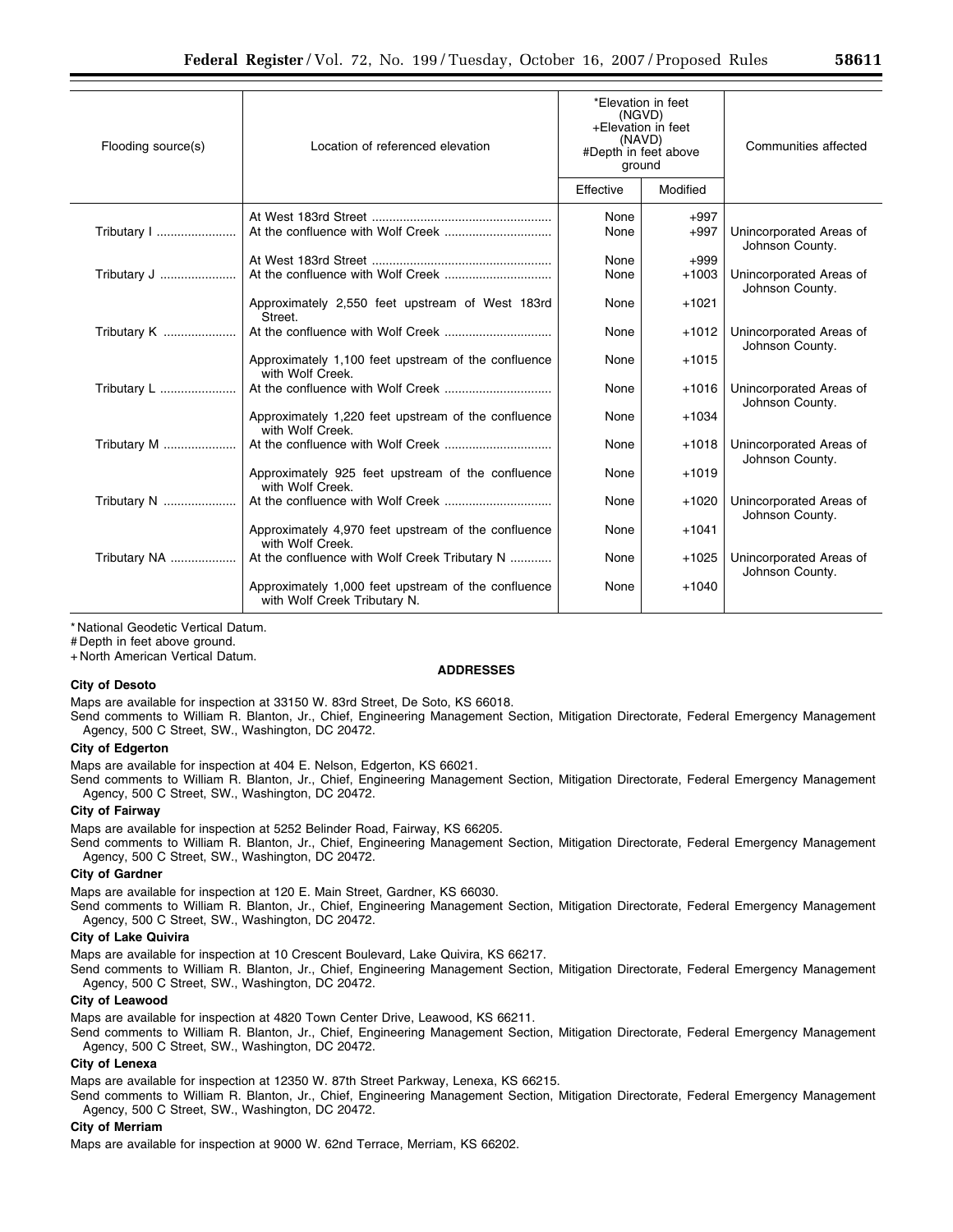| Flooding source(s) | Location of referenced elevation |           | *Elevation in feet<br>(NGVD)<br>+Elevation in feet<br>(NAVD)<br>#Depth in feet above<br>ground | Communities affected |
|--------------------|----------------------------------|-----------|------------------------------------------------------------------------------------------------|----------------------|
|                    |                                  | Effective | Modified                                                                                       |                      |

Send comments to William R. Blanton, Jr., Chief, Engineering Management Section, Mitigation Directorate, Federal Emergency Management Agency, 500 C Street, SW., Washington, DC 20472.

# **City of Mission**

Maps are available for inspection at 6090 Woodson, Mission, KS 66202

Send comments to William R. Blanton, Jr., Chief, Engineering Management Section, Mitigation Directorate, Federal Emergency Management Agency, 500 C Street, SW., Washington, DC 20472.

### **City of Mission Hills**

Maps are available for inspection at 6300 State Line Road, Mission Hills, KS 66208.

Send comments to William R. Blanton, Jr., Chief, Engineering Management Section, Mitigation Directorate, Federal Emergency Management Agency, 500 C Street, SW., Washington, DC 20472.

### **City of Mission Woods**

Maps are available for inspection at 4700 Rainbow Boulevard, Westwood, KS 66205.

Send comments to William R. Blanton, Jr., Chief, Engineering Management Section, Mitigation Directorate, Federal Emergency Management Agency, 500 C Street, SW., Washington, DC 20472.

#### **City of Olathe**

Maps are available for inspection at 100 W. Santa Fe Drive, Olathe, KS 66061.

Send comments to William R. Blanton, Jr., Chief, Engineering Management Section, Mitigation Directorate, Federal Emergency Management Agency, 500 C Street, SW., Washington, DC 20472.

#### **City of Overland Park**

Maps are available for inspection at 8500 Santa Fe Drive, Overland Park, KS 66212.

Send comments to William R. Blanton, Jr., Chief, Engineering Management Section, Mitigation Directorate, Federal Emergency Management Agency, 500 C Street, SW., Washington, DC 20472.

### **City of Prairie Village**

Maps are available for inspection at 7700 Mission Road, Prairie Village, KS 66208.

Send comments to William R. Blanton, Jr., Chief, Engineering Management Section, Mitigation Directorate, Federal Emergency Management Agency, 500 C Street, SW., Washington, DC 20472.

### **City of Roeland Park**

Maps are available for inspection at 4600 W. 51st Street, Roeland Park, KS 66205.

Send comments to William R. Blanton, Jr., Chief, Engineering Management Section, Mitigation Directorate, Federal Emergency Management Agency, 500 C Street, SW., Washington, DC 20472.

### **City of Shawnee**

Maps are available for inspection at 11110 Johnson Drive, Shawnee, KS 66203.

Send comments to William R. Blanton, Jr., Chief, Engineering Management Section, Mitigation Directorate, Federal Emergency Management Agency, 500 C Street, SW., Washington, DC 20472.

### **City of Spring Hill**

Maps are available for inspection at 401 N. Madison Street, Spring Hill, KS 66083.

Send comments to William R. Blanton, Jr., Chief, Engineering Management Section, Mitigation Directorate, Federal Emergency Management Agency, 500 C Street, SW., Washington, DC 20472.

### **Unincorporated Areas of Johnson County**

Maps are available for inspection at 111 S. Cherry Street, Suite 3500, Olathe, KS 66061.

Send comments to William R. Blanton, Jr., Chief, Engineering Management Section, Mitigation Directorate, Federal Emergency Management Agency, 500 C Street, SW., Washington, DC 20472.

## **Cherokee County, North Carolina and Incorporated Areas**

| Bates Creek     | At the confluence with Hanging Dog Creek                                      | None | $+1,529$ | Unincorporated Areas of<br>Cherokee County, East-<br>ern Band of Cherokee<br>Indians. |
|-----------------|-------------------------------------------------------------------------------|------|----------|---------------------------------------------------------------------------------------|
|                 | Approximately 0.8 mile upstream of the confluence<br>with Hanging Dog Creek.  | None | $+1,633$ |                                                                                       |
| Bearpaw Creek   |                                                                               | None | $+1,529$ | Unincorporated Areas of<br>Cherokee County.                                           |
|                 | Approximately 80 feet downstream of Lower Bear<br>Paw Road (State Road 1312). | None | $+1,534$ |                                                                                       |
| Beaverdam Creek |                                                                               | None | $+1,529$ | Unincorporated Areas of<br>Cherokee County.                                           |
|                 | Approximately 70 feet downstream of the confluence<br>of Cook Creek.          | None | $+1,734$ |                                                                                       |
| Beech Creek     |                                                                               | None | $+1,529$ | Unincorporated Areas of<br>Cherokee County.                                           |
|                 | Approximately 2.4 miles upstream of the confluence<br>with Hiwassee River.    | None | $+1,548$ |                                                                                       |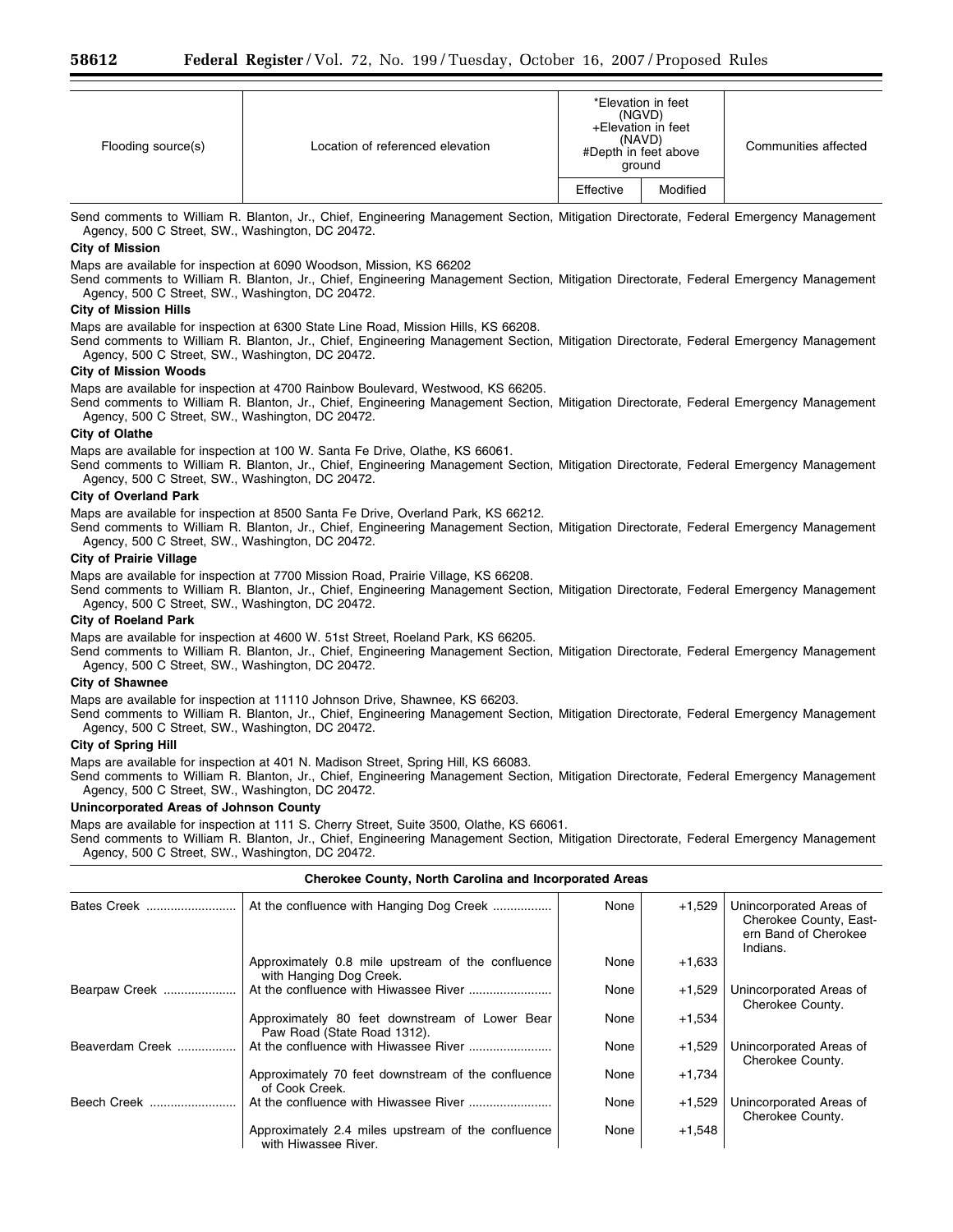| Flooding source(s)     | Location of referenced elevation                                                            | *Elevation in feet<br>(NGVD)<br>+Elevation in feet<br>(NAVD)<br>#Depth in feet above<br>ground |                      | Communities affected                                                                  |
|------------------------|---------------------------------------------------------------------------------------------|------------------------------------------------------------------------------------------------|----------------------|---------------------------------------------------------------------------------------|
|                        |                                                                                             | Effective                                                                                      | Modified             |                                                                                       |
| Brasstown Creek        |                                                                                             | None                                                                                           | $+1,587$             | Unincorporated Areas of<br>Cherokee County.                                           |
| Brown Creek            | Approximately 0.4 mile upstream of Brasstown Road                                           | None<br>None                                                                                   | $+1,605$<br>$+1,692$ | Unincorporated Areas of<br>Cherokee County.                                           |
|                        | Approximately 0.6 mile upstream of the confluence<br>with Valley River.                     | None                                                                                           | $+1,709$             |                                                                                       |
| Cane Creek             |                                                                                             | None                                                                                           | $+1,529$             | Unincorporated Areas of<br>Cherokee County.                                           |
| Chambers Creek         | Approximately 0.9 mile upstream of U.S. Highway 64<br>At the confluence with Hiwassee River | None<br>None                                                                                   | $+1,536$<br>$+1,529$ | Unincorporated Areas of<br>Cherokee County.                                           |
|                        | Approximately 1.7 miles upstream of the confluence<br>with Hiwassee River.                  | None                                                                                           | $+1,534$             |                                                                                       |
| Davis Creek            | At the confluence with Hanging Dog Creek                                                    | None                                                                                           | $+1,767$             | Unincorporated Areas of<br><b>Cherokee County</b>                                     |
|                        | Approximately 20 feet downstream of the confluence<br>with Dockey Creek and Bald Creek.     | None                                                                                           | $+2,054$             |                                                                                       |
| Grape Creek            |                                                                                             | None                                                                                           | $+1,529$             | Unincorporated Areas of<br>Cherokee County.                                           |
|                        | Approximately 0.9 mile upstream of Joe Brown High-<br>way (State Road 1326).                | None                                                                                           | $+1,530$             |                                                                                       |
| Hanging Dog Creek      |                                                                                             | None                                                                                           | $+1,529$             | Unincorporated Areas of<br>Cherokee County, East-<br>ern Band of Cherokee<br>Indians. |
|                        | Approximately 1,300 feet upstream of Running Deer<br>Lane.                                  | None                                                                                           | $+1,914$             |                                                                                       |
| Hiwassee River         | Approximately 1.5 miles downstream of Apalachia<br>Lake Dam.                                | None                                                                                           | $+1,162$             | Unincorporated Areas of<br>Cherokee County, Town<br>of Murphy.                        |
| Junaluska Creek        | Approximately 875 feet downstream of Mission Dam                                            | None<br>None                                                                                   | $+1,620$<br>$+1,783$ | Unincorporated Areas of<br>Cherokee County, Town<br>of Andrews.                       |
| Little Brasstown Creek | At the confluence with Brasstown Creek                                                      | None<br>None                                                                                   | $+2.169$<br>$+1,605$ | Unincorporated Areas of                                                               |
|                        | Approximately 1.8 miles upstream of Folk School<br>Road (State Road 1565).                  | None                                                                                           | $+1,627$             | Cherokee County.                                                                      |
| Martin Creek           | At the confluence with Hiwassee River                                                       | None                                                                                           | $+1,534$             | Unincorporated Areas of<br>Cherokee County.                                           |
|                        | Approximately 1,740 feet upstream of Brasstown<br>Road (State Road 1564).                   | None                                                                                           | $+1,655$             |                                                                                       |
| McClellan Creek        |                                                                                             | None                                                                                           | +1,852               | Unincorporated Areas of<br>Cherokee County.                                           |
|                        | Approximately 1,200 feet upstream of Pisgah Road<br>(State Road 1507).                      | None                                                                                           | $+1,903$             |                                                                                       |
| Morgan Creek           |                                                                                             | None                                                                                           | +1,594               | Unincorporated Areas of<br>Cherokee County.                                           |
|                        | Approximately 0.5 mile upstream of the confluence<br>with Valley River.                     | None                                                                                           | $+1,601$             |                                                                                       |
| Nottely River          | Approximately 2.2 miles downstream of U.S. Highway                                          | None<br>None                                                                                   | +1,529<br>$+1,534$   | Unincorporated Areas of<br>Cherokee County.                                           |
| Owl Creek              | 64.<br>At the confluence with Hanging Dog Creek                                             | None                                                                                           | $+1,677$             | Unincorporated Areas of                                                               |
|                        | Approximately 0.5 mile upstream of Owl Creek Road                                           | None                                                                                           | $+1,904$             | Cherokee County.                                                                      |
| Peachtree Creek        | (State Road 1340).                                                                          | None                                                                                           | +1,564               | Unincorporated Areas of                                                               |
|                        | Approximately 0.5 mile upstream of Upper Peachtree<br>Road (State Road 1535).               | None                                                                                           | $+1,798$             | Cherokee County.                                                                      |
| Persimmon Creek        |                                                                                             | None                                                                                           | $+1,529$             | Unincorporated Areas of<br>Cherokee County.                                           |
|                        | Approximately 440 feet upstream of U.S. Highway 64                                          | None                                                                                           | $+1,821$             |                                                                                       |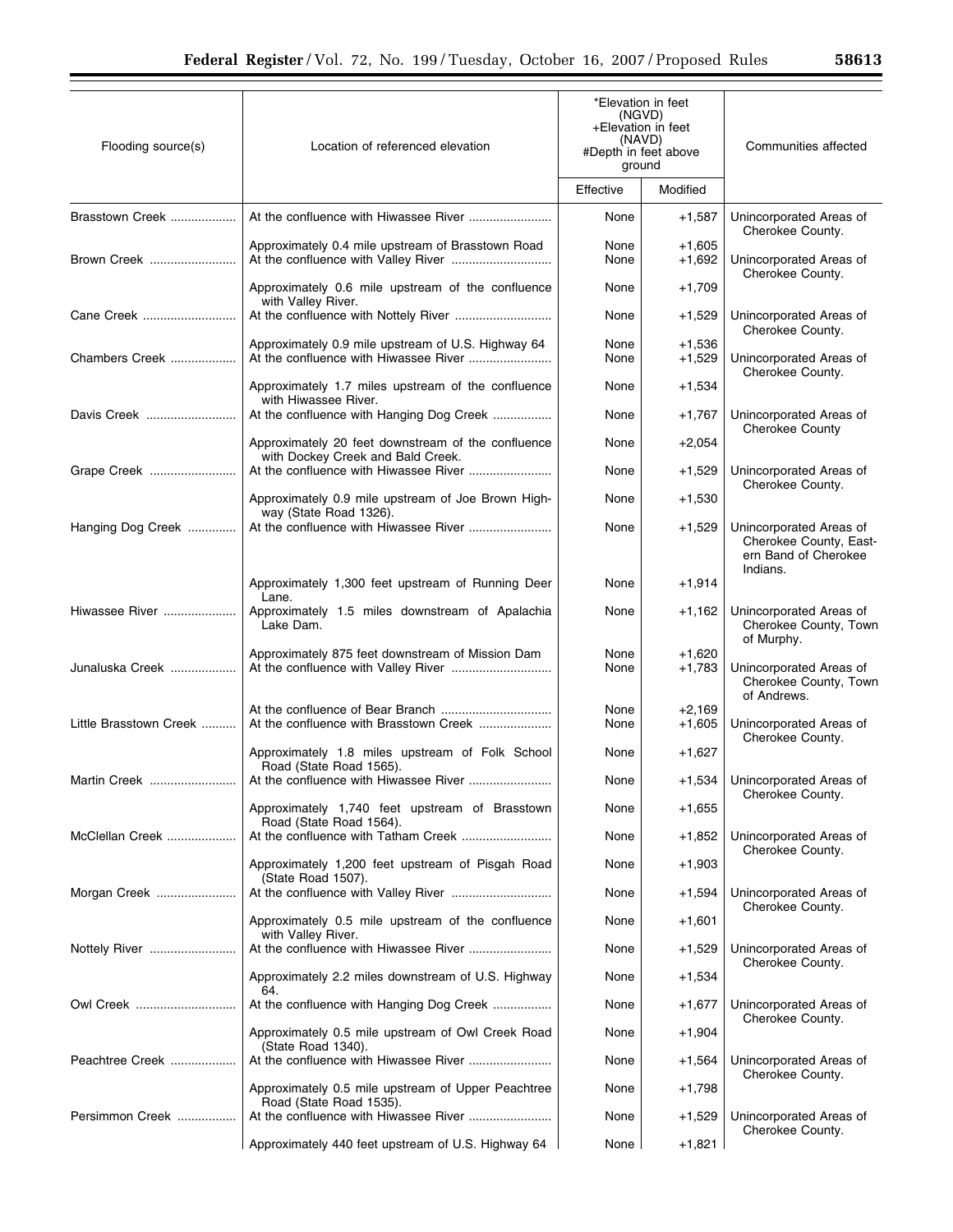| Flooding source(s)           | Location of referenced elevation                                                                                                | *Elevation in feet<br>(NGVD)<br>+Elevation in feet<br>(NAVD)<br>#Depth in feet above<br>ground |                      | Communities affected                                                               |
|------------------------------|---------------------------------------------------------------------------------------------------------------------------------|------------------------------------------------------------------------------------------------|----------------------|------------------------------------------------------------------------------------|
|                              |                                                                                                                                 | Effective                                                                                      | Modified             |                                                                                    |
| Phillips Creek               |                                                                                                                                 | None                                                                                           | $+1,852$             | Unincorporated Areas of<br>Cherokee County.                                        |
| Rapier Mill Creek            | Approximately 1,610 feet upstream of Sunflower Lane<br>Approximately 0.6 mile upstream of the confluence<br>with Nottely River. | None<br>$+1570$                                                                                | $+2,360$<br>$+1,571$ | Unincorporated Areas of<br>Cherokee County.                                        |
| Ricket Branch                | At the confluence of South Fork Rapier Mill Creek                                                                               | None<br>None                                                                                   | $+1,596$<br>$+1,679$ | Unincorporated Areas of<br>Cherokee County.                                        |
|                              | Approximately 200 feet downstream of Airport Road<br>(State Road 1428).                                                         | None                                                                                           | $+1,706$             |                                                                                    |
| Rogers Creek                 |                                                                                                                                 | None                                                                                           | $+1,572$             | Unincorporated Areas of<br>Cherokee County.                                        |
|                              | Approximately 0.7 mile upstream of the confluence<br>with Valley River.                                                         | None                                                                                           | $+1,594$             |                                                                                    |
| Slow Creek                   | Approximately 75 feet downstream of the downstream<br>most crossing of Canyon Road (State Road 1527).                           | None                                                                                           | $+1,678$             | Unincorporated Areas of<br>Cherokee County.                                        |
|                              | Approximately 660 feet upstream of the upstream<br>most crossing of Canyon Road (State Road 1527).                              | None                                                                                           | $+1,727$             |                                                                                    |
| South Fork Rapier Mill Creek | At the confluence with Rapier Mill Creek                                                                                        | None                                                                                           | $+1,596$             | Unincorporated Areas of<br>Cherokee County.                                        |
|                              | Approximately 1.9 miles upstream of State Route 60                                                                              | None                                                                                           | $+1,674$             |                                                                                    |
| South Shoal Creek            |                                                                                                                                 | None                                                                                           | $+1,282$             | Unincorporated Areas of<br>Cherokee County.                                        |
|                              | Approximately 2.7 miles upstream of Shoal Creek<br>Road (State Road 1145).                                                      | None                                                                                           | $+1,972$             |                                                                                    |
| Tatham Creek                 |                                                                                                                                 | None                                                                                           | $+1,772$             | Unincorporated Areas of<br>Cherokee County, Town<br>of Andrews.                    |
|                              | At the confluence of McClellan Creek and Phillips<br>Creek.                                                                     | None                                                                                           | $+1,852$             |                                                                                    |
| <b>Valley River </b>         |                                                                                                                                 | None                                                                                           | $+1,530$             | Unincorporated Areas of<br>Cherokee County, Town<br>of Andrews, Town of<br>Murphy. |
|                              | Approximately 1.0 mile upstream of Cherokee Avenue                                                                              | None                                                                                           | $+3,678$             |                                                                                    |
| Whitiaker Branch             |                                                                                                                                 | None                                                                                           | $+1,696$             | Unincorporated Areas of<br>Cherokee County.                                        |
|                              | Approximately 0.8 mile upstream of the confluence<br>with Valley River.                                                         | None                                                                                           | $+1,715$             |                                                                                    |
| Worm Creek                   |                                                                                                                                 | None                                                                                           | $+1,825$             | Unincorporated Areas of<br>Cherokee County.                                        |
|                              | Approximately 0.9 mile upstream of Robinson Road<br>(State Road 1502).                                                          | None                                                                                           | $+2,240$             |                                                                                    |

\* National Geodetic Vertical Datum.

# Depth in feet above ground.

+ North American Vertical Datum.

#### **Eastern Band of Cherokee Indians**

# **ADDRESSES**

Maps are available for inspection at Ginger Lynn Welch Complex, 810 Aquoni Road, Cherokee, North Carolina.

Send comments to William R. Blanton, Jr., Chief, Engineering Management Section, Mitigation Directorate, Federal Emergency Management Agency, 500 C Street, SW., Washington, DC 20472.

## **Town of Andrews**

Maps are available for inspection at Andrews Town Hall, 1101 Main Street, Andrews, North Carolina.

Send comments to William R. Blanton, Jr., Chief, Engineering Management Section, Mitigation Directorate, Federal Emergency Management Agency, 500 C Street, SW., Washington, DC 20472.

## **Town of Murphy**

Maps are available for inspection at Murphy Town Hall, 5 Wofford Street, Murphy, North Carolina.

Send comments to William R. Blanton, Jr., Chief, Engineering Management Section, Mitigation Directorate, Federal Emergency Management Agency, 500 C Street, SW., Washington, DC 20472.

# **Unincorporated Areas of Cherokee County**

Maps are available for inspection at Cherokee County Mapping Department/GIS, County Courthouse, 39 Peachtree Street, Suite 104, Murphy, North Carolina.

Send comments to William R. Blanton, Jr., Chief, Engineering Management Section, Mitigation Directorate, Federal Emergency Management Agency, 500 C Street, SW., Washington, DC 20472.